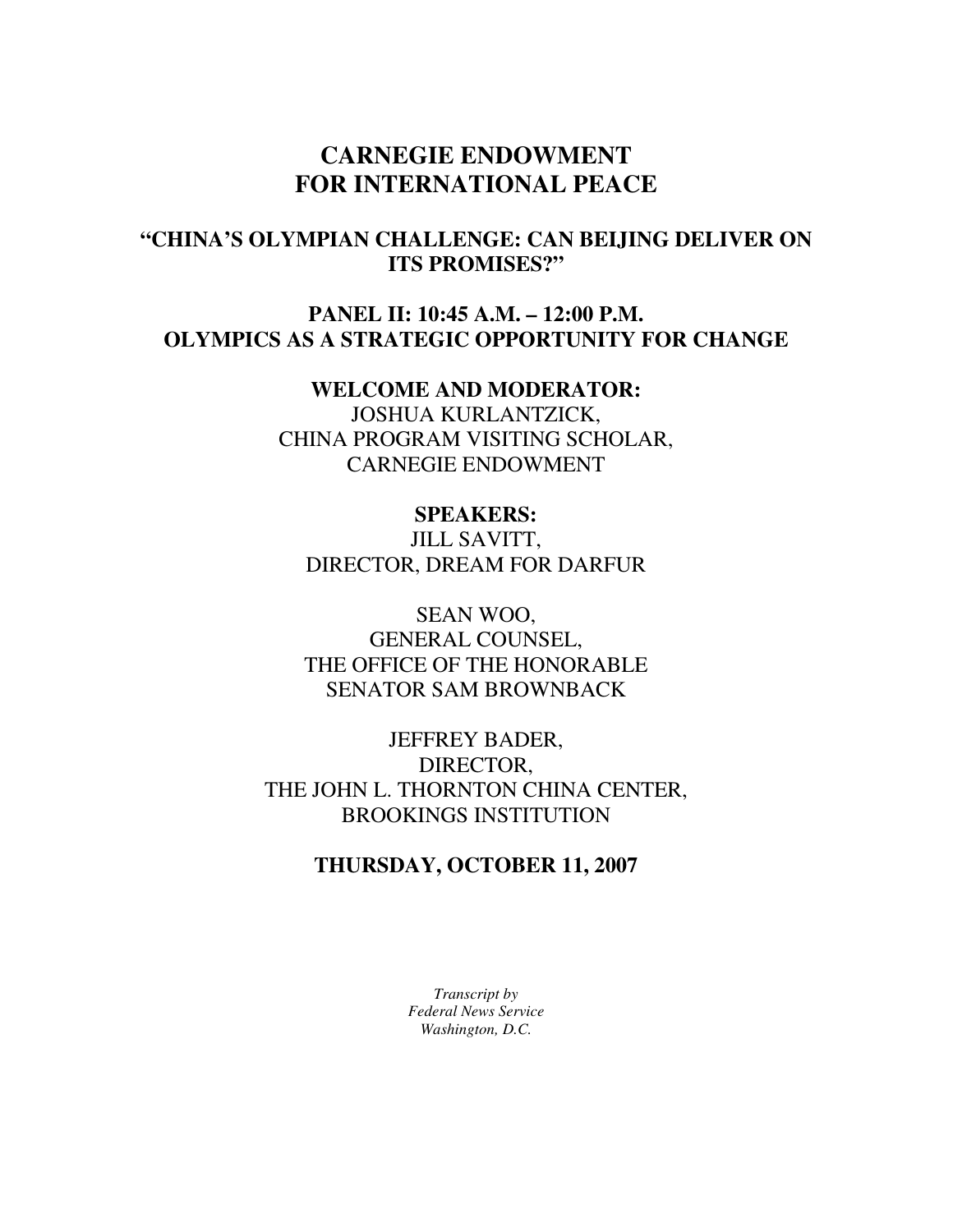JOSHUA KURLANTZICK: Can everybody please take their seat? Thanks.

We're going to begin. Let's take your seats.

 I'm Josh Kurlantzick, also from the Carnegie Endowment. And in this panel, we're going to not necessarily explore how China is prepared, but basically explore whether the Olympics could or could not serve as a catalyst for different types of change. And obviously, we've seen, in the last months and years, all sorts of issues related to the Olympics: Sudan, Tibet, China's own human rights record. Recently, there has been some talk about whether, in the context of China's relationship with Burma, or Myanmar, whether pressure should be put on China related to the Olympics on that front.

 And all our guests are going to examine aspects of the Olympics as a possible catalyst for change, both in places where China has influence, in China's own domestic environment, potentially in the U.S.-China relationship and then also whether it could be a catalyst for change at all.

 And we're going to start with Jill. She's the director of Dream for Darfur, which is a global advocacy campaign and is using the Olympics to focus attention on Sudan's relationship with China. And I think it's – you have the whole bio so I'm not going to go into all of the details. But what I think is quite interesting is that this issue has really had a significant response from Chinese officials. She and other Darfur groups have had a number of meetings with Chinese officials, which might have surprised people two or three years ago if you mentioned this issue. And she's going to talk about both their own strategies and, I hope, a little bit about what she sees as the Chinese response. So, please –

JILL SAVITT: Thank you so much for inviting me here today. It was a really terrific first panel, and I'm looking forward to the comments here. I am not an expert on China at all. I'm a human rights campaigner by trade, which means I design and implement human rights campaigns. And for the past four years, I've been doing that on Darfur. Over the last nine or so months, though, I've spoken to a lot of people in the China expert community who have been unbelievably generous with their time in trying to help us figure out how to design and calibrate our campaign and what certain signs mean, what certain signals we're getting mean.

One of the first things that someone said to us was, China's Olympic challenge – would this be a rising China or rogue China? And that stuck with me as we embarked on this campaign as to how would pressuring China around the Olympics – how would China respond? And so, that then leads to the question, are the Olympics a strategic opportunity for change?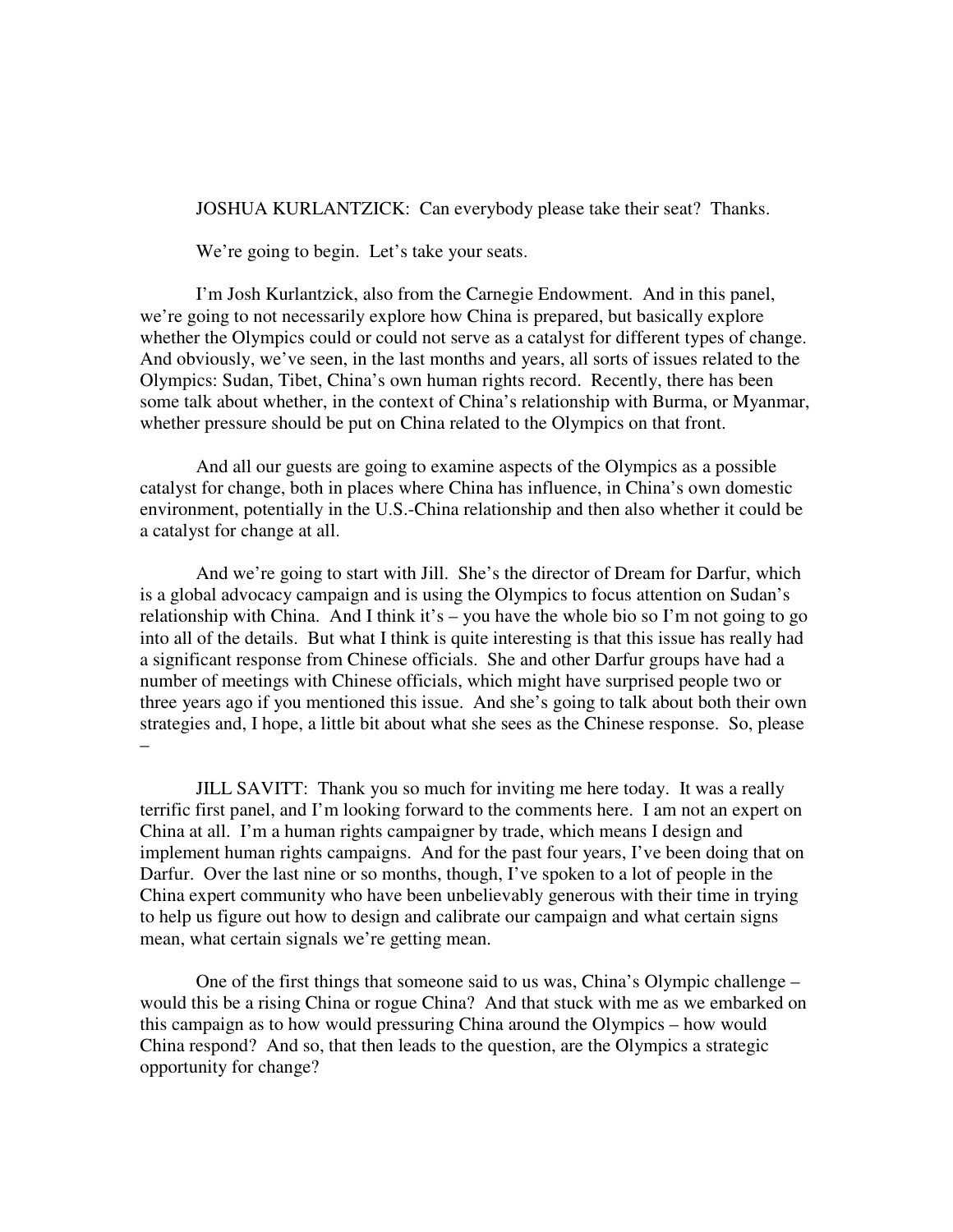Right now, the jury is out, which I'll explain in a bit. So I want to start with  $-$  use the cinematic technique of telling a story and then jumping back a period of time to say where the roots of it were. Last month, a colleague of mine, Nicky Lazar, who works on Olympic Dream for Darfur, and I, were invited to Ollie's Noodle Shop in midtown Manhattan for lunch with the deputy consul general, the Chinese consulate in New York.

We had been writing to the deputy consul and had spoken with him on the phone and had met with him previously. So we went to the lunch, and we had a very pleasant lunch. All of our meetings with Chinese officials – and we've had three major meetings – have been really very diplomatic and the Chinese officials have been extremely engaged.

The meetings are somewhat similar, in that we cover the exact same points as we have in each previous meeting. And sometimes, we cover a set of points for the first hour and then in the second half-hour, we cover them again more quickly, and then in the third bit we cover them again and we agree to disagree. In the course of this meal we again reviewed our points. And then the fortune cookies came.

And I opened up my fortune cookie and I read it. And it was some big prediction as fortune cookie fortunes are. And I put it down and the deputy consul picked it up and smiled. And he said, "Oh, I see, don't link the Olympics and Darfur." (Laughter.) So I thought that was very interesting just how direct we were able to be with each other.

The organization I run is called Dream for Darfur. And our campaign is Bring the Olympic Dream to Darfur. We started about nine months ago, in January; there was a major Darfur advocacy summit that Save Darfur Coalition, of which we're a member, held. And there was a bunch of discussion about what s the Darfur advocacy community should do going forward.

And there was some sense in the room that China is the major obstacle to bringing peace to Darfur, and to some people that China was the only arrow left in the quiver. People wanted to focus on China, wanted to address China, but there was consensus from the experts, the China experts who people had been talking to, that strategy would not be very effective. Still, many of us were undeterred and so we pursued our strategy.

I want to talk specifically about first, China and Darfur. I'm going to get my water. So there's been no country that has done more to support the regime than China. They have provided diplomatic support to Khartoum at the U.N., providing the weaponry, both in terms of money to finance the genocide, and also, they have sold arms that are used against the people of Darfur. And China has done the most to insulate Khartoum from any accountability whatsoever and continues to oppose any sanctions.

At the same time, China has said  $-$  as I'm sure you all are very familiar  $-$  that it has a strict policy of not intervening and it undertakes its economic and trade relationships with no political strings attached. So in the face of this, that's what we kept hearing from China. So we, a group of people, had been talking about China before this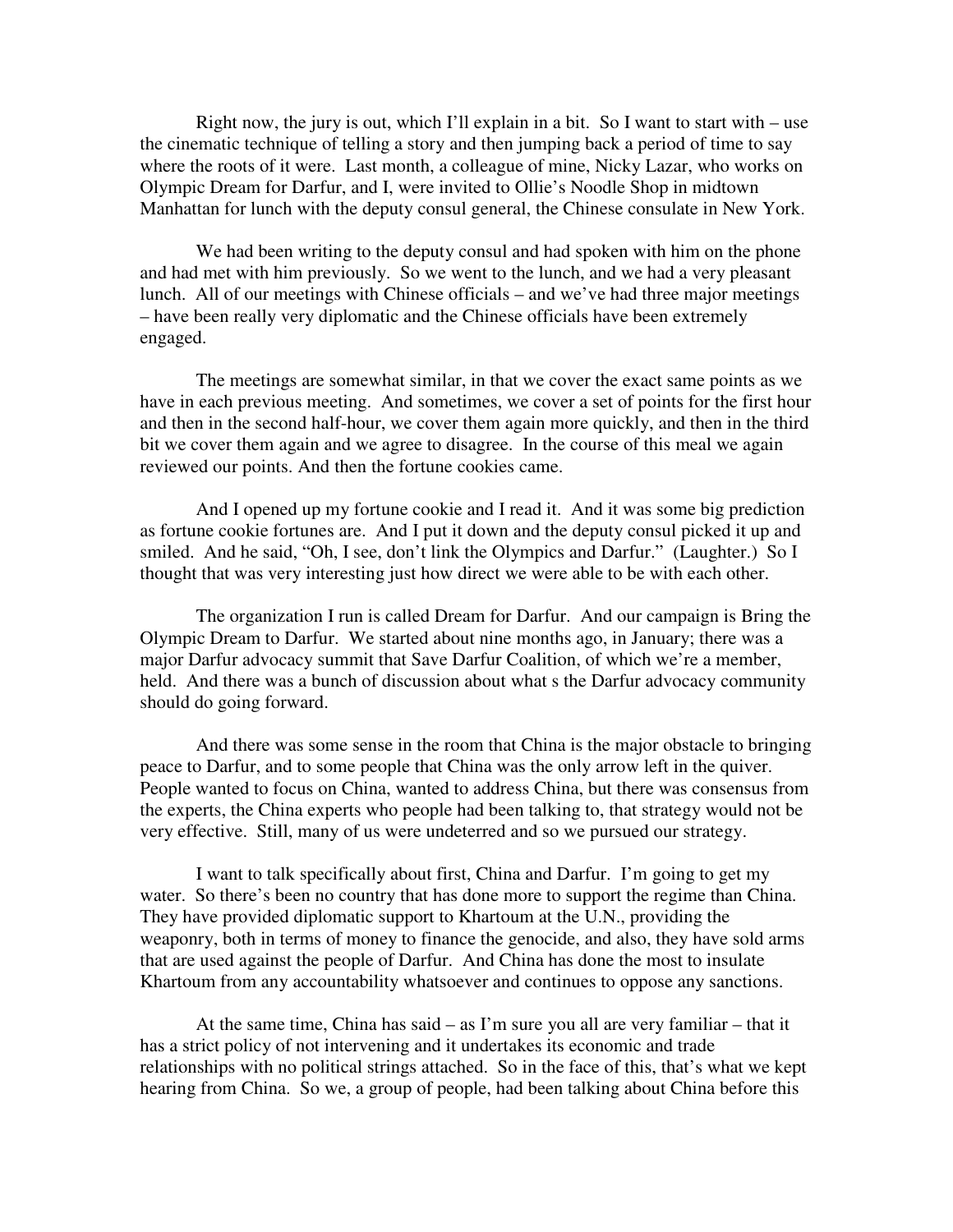January meeting, including a professor at Smith named Eric Reeves and the actor and great Darfur advocate Mia Farrow.

And we wanted to focus on China. And as a first trial balloon, we spoke to the Washington Post. And that was really the first use of this term, Genocide Olympics. And it was the creation of a Washington Post editorial writer. It wasn't the advocacy community, which was interesting, because it's really caught on. And it didn't come from our community. So despite the concerns –it did register with people. There was a lot of talk within our community and we started to hear from China experts that there was murmuring about this editorial and some others.

So starting around December, January, February, we started to design plans to use the Olympics as leverage to have China act. China, only arrow in the quiver, what can we use for China to be sensitive. The only thing they care more about than oil is maybe the Olympic Games. So we're going to use the Olympic Games to focus on China.

So then in March, Mia and Ronan Farrow wrote an op-ed called "The Genocide Olympics" in the Wall Street Journal. And in it, they called on Steven Spielberg to withdraw as the artistic director of the Games. This set in motion a bunch of things. Now, this is of course highly complex, and I'm not suggesting direct cause and effect. There were other things going on as well. I just tried to pick out some of the high points of milestones along the road.

Shortly after the op-ed, we launch a campaign. Our campaign decides to do an Olympic-style torch relay from Darfur to Beijing. And we are going to only stop in countries that have experienced genocide. And along the way, we're going to build a community of genocide survivors, from every genocide, to call on China to address the Darfur issue. We're going to say, "Please China." We're going to be tactically very aggressive, but rhetorically, we're going to try to be somewhat moderate and try to be positive.

As we launched this, others in our community took up the call. The Save Darfur Coalition and STAND, which is the campus movement, decided to do a U.S. relay in solidarity with this global relay. The Italians, the Canadians, the Australians, the French, Sierra Leone, South Africa, U.K., they're all doing either big events or national torch relays also in solidarity, all with the same theme, Bring the Olympic Dream to Darfur.

Right after all of this was hatched, we had the first movement that we had seen from China whatsoever. And this is, you know, four plus years of absolute, irresponsible obstruction. We have an assistant foreign minister urging the Sudanese to show flexibility. And this was the first inkling that we had that maybe there would be some change. Shortly thereafter, the next month, the Chinese government says that they're going to send 300 engineers to Darfur, which was very significant, because they would be building barracks for the eventual troops that would come in. So it was symbolic that they were sending these engineers.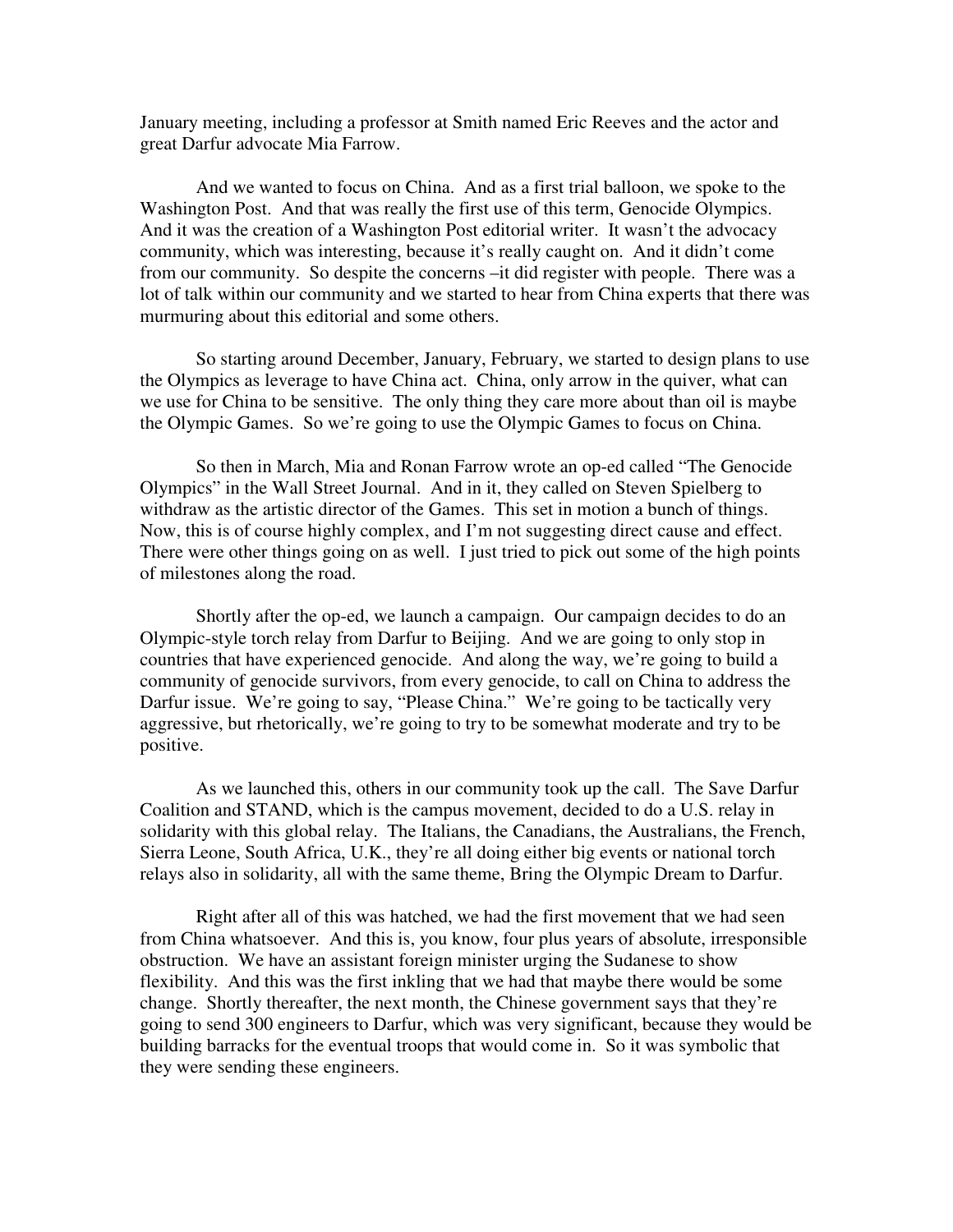So just to give you the timeline, in May, Congress did a bunch of things, among them, a very strongly worded letter from 108 congressmen that linked China, Darfur, and the Olympics. And then there were resolutions in the House and the Senate, also very strongly worded. On May  $10^{th}$ , Steven Spielberg, who had come under fire from the Darfur advocacy committee, sent a letter to President Hu saying he has just learned about the complicity of China in the Darfur issue and he urges President Hu to press Khartoum to do all it can. And he gives him – the next day, a press release goes out giving China 30 days to respond.

So then we see, right in the same time period, China announces that there is going to be a special envoy for Darfur. And he takes, later that month, his first fact-finding visit to Sudan. And he says that his general impression is that the situation is improving. This represents this dynamic that Sharon talked about, much more articulately than I've been thinking about it, which is that of a welcome face, but tightening of the controls behind. And this is this dynamic of, look over here, look over here, and then something's going on behind in the background.

So we appoint the envoy; we send him to Darfur; it gets a lot of press attention. But then, as it's reported in the media, he says things are basically fine because they still have to please Khartoum. So then, you know, just along the timeline, the Save Darfur Coalition begins running full-page ads in many media around the world linking Darfur, China, and the Olympics. At the same time, there's a lot of divestment activity that I don't record here of the Darfur advocacy community encouraging companies to divest their holdings; and that's getting a lot of publicity and is also a lever.

Congress holds a hearing, "Darfur and the Olympics: An International Call to Action." Olympic athletes are invited to testify, Darfurian refugees are; again, a lot of attention. We have the envoy going back and forth to Sudan. And then we have President Hu really pushing in a public way. And it's one of the first times that President Hu comes out publicly and says that the international community needs to push the peace process further. As a public statement, it was a milestone.

Then – it was very interesting. So I've been doing human rights campaigning for a while and I've sent scores of letters to government officials and never heard back from them. It goes into the circular file in the deep, dark hole. We overnighted a letter on a Tuesday night to arrive Wednesday at the Chinese Embassy – called that afternoon to make sure it had arrived; could we be in their office on Friday? Absolutely shocked that we were being invited in to talk about – with the ambassador no less – about our campaign.

We were encouraging the ambassador to imagine welcoming athletes from a peaceful Sudan to the games and the amazing international statesman role that China would be playing and what a victory, a PR victory they could score. The questions that were asked of us: What would our banner say; who are our local partners in the countries that have experienced genocide? We met for an hour and a half; it was a very open and engaging meeting. We brought an expert on Sudan and there were two from my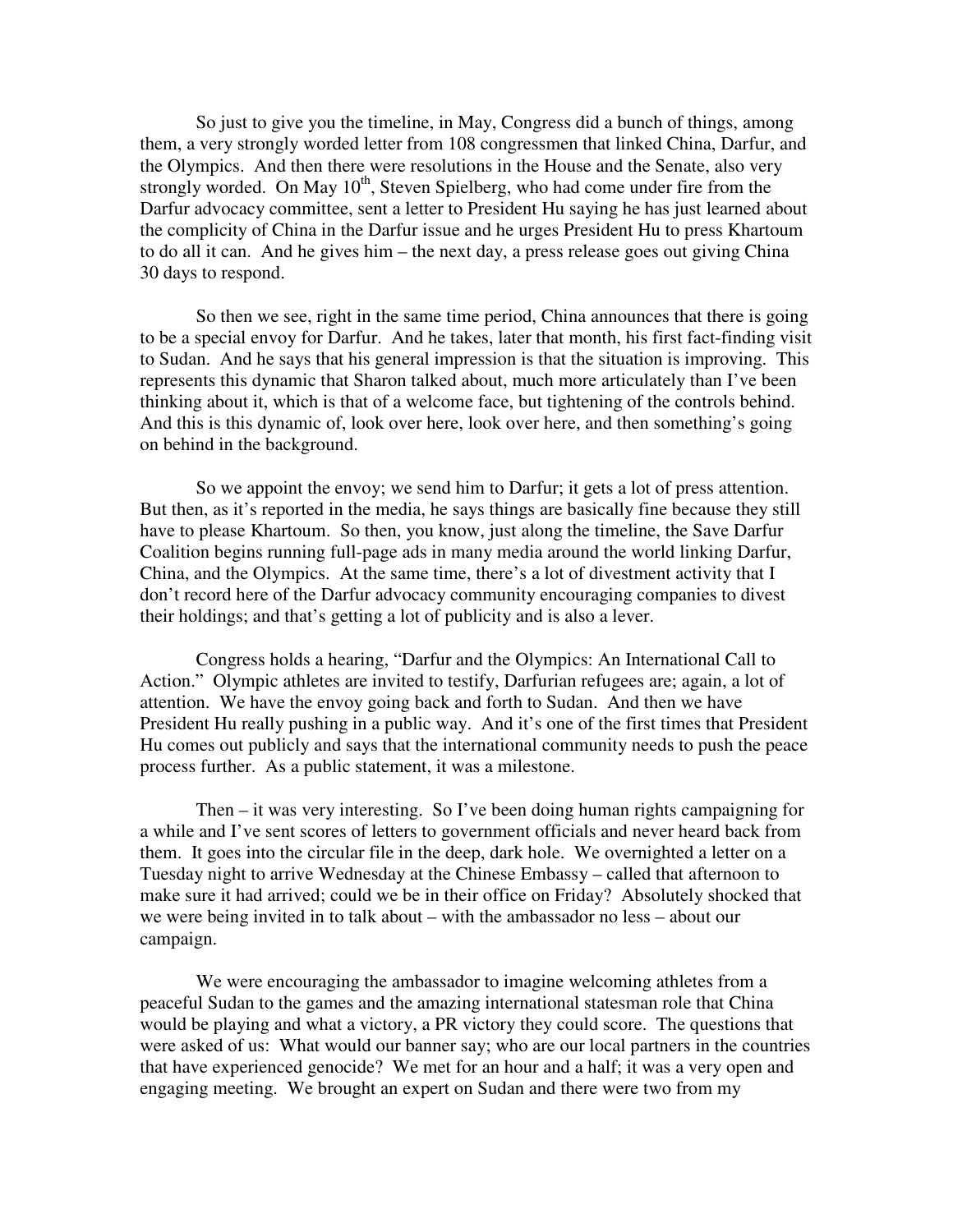organization. And the ambassador was leaving for China the next day, and he promised to bring our message back to China, which was very interesting.

In July, China became the president of the Security Council. And a resolution that had been up several times before to deploy peacekeepers was coming up again while China had the presidency. And our community said, this is a moment of truth. You know, you either allow the troops to go in; you get Sudan's consent to allow peacekeepers. That will show you are truly committed to Darfur.

At the same time, the media reports that Steven Spielberg is contemplating quitting his post, which got enormous media coverage, just even the fact that he was thinking about it. And then, we have really a new milestone of progress in our advocacy that China votes for – or does not vote against; I mean, doesn't abstain – a resolution that allows, with Chapter VII authority, the deployment of troops to Darfur.

It is true and again, one of these, look over here while we do something behind the scenes – China did weaken the resolution significantly. They led an effort to take out any sanctions and to not have the ability to seize illegal weapons that were in Darfur. So, you know, again, a public face, a really good move, leadership, a milestone. And behind the scenes, de-clawing it.

So we've been trying to paint China's efforts as modest and insufficient. And we've been asking for China to condemn Khartoum and call for a credible ceasefire and immediate deployment of troops. And we've launched our relays. All of this happened towards the fall.

So just to give you a sense of these torch relays, they – Mia Farrow, who is the chair of our board, comes to them and we do our outreach to partner countries and then we get a lot of media attention for these torch relays. August  $9<sup>th</sup>$ , we launched our first one, and we were in Africa. And our office back in New York got a call from the Chinese consulate saying, can we meet with you – the day our press releases went out. And with the time difference, once coverage of this event started to appear, we got a call. There's another picture of the torch being lit.

We were planning for Rwanda. We heard from our colleagues there, as we tried to plan this event, the Rwandans said, our heart is with Darfur, but our stomach is in China. And they were very reluctant to have any China messaging related to that event. And so, we actually had to get the president of Rwanda to sign off on our event and had an agreement about the language that we would use at the event.

We then lit our torch in Rwanda. And we had 200 Tutsi survivors of that genocide passing the torch with Sudanese; Mia again. So you know, in our meetings, we came back and we met with the deputy counsel. And these are the messages that we routinely hear: China has done all it can and the vote for the Security Council resolution is pointed to; the international community has recognized China for its leadership, which is true. The U.S. envoy and the foreign minister of the U.K. and a lot of people, Jimmy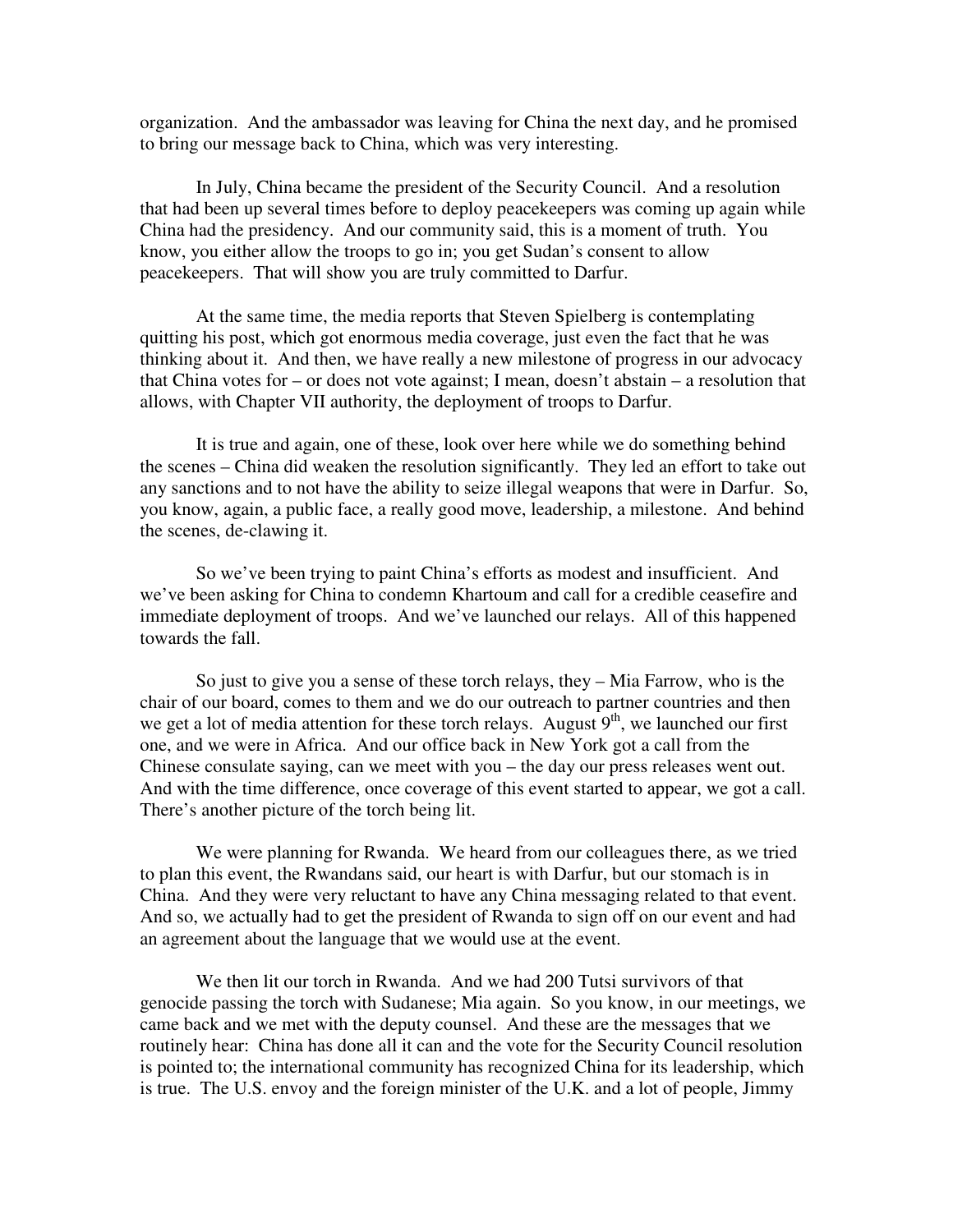Carter, have praised China. We hear that China is a poor developing country and not that powerful, that China's efforts should be recognized, linking the Olympics to Darfur offends the Chinese people, and it is not fair to link the Olympics to Darfur.

We heard these with the ambassador; we heard these in our first meeting. These are the messages that we hear in our regular correspondence. And we've been urged by the Chinese government and its officials to reconsider our campaign. These meetings have been, as I understand it from the experts in your community, a bit uncommon that we would have such access and on such short notice and even not prompt these meetings, but be invited to have them ourselves.

So we have continued our campaign. We also went to Armenia. The foreign ministry in Armenia was approached three times by Chinese officials to try to have our event shut down. We were worried that Turkey would maybe approach the Armenian government and try and have our event shut down. But there, the third torch was lit in Yerevan.

It's interesting, because at the same time that China doesn't want to – that they don't have political strings attached and they don't want to seem as interfering in the affairs of other countries, they do want credit for what they have done. And so, on September  $11<sup>th</sup>$ , there was – China had a "unique role" in Darfur peace bid. The special envoy came; he met with the Save Darfur Coalition; they had an exchange of ideas in a long meeting. And after that, this was the message that the Chinese government wanted to come out with: the "unique role." And even, they said that they got Khartoum to consent to allowing troops in. So there is credit-taking on one hand.

At the same time that all of this has happened – our campaign focuses on anyone associated with the Olympics so the corporate sponsors, the International Olympic Committee, the national Olympic committees, athletes and we have engaged – we have either – asking them to do things: put pressure on the Chinese government, put pressure within the Olympic movement to urge China to urge Sudan to allow security on the ground.

And as we've undertaken those activities, we've heard from some of those actors. And I just will tell you one anecdote. One of the corporate sponsors who we spoke to – we are putting out a report card. We've asked the corporate sponsors to do a number of things, very modest things. And we're putting out a report card on whether or not they've done them. So in talking with one of the sponsors, we were explaining the report card, and she said to us, we want an F on your report card. An A does not help us. How do you know we're not doing things, she asked us. How do you know we're not calling the International Olympic Committee? How do you know we're not having our colleagues in China talk about this within the government? But we don't want to be publicly getting an A from you, which I thought was very interesting, because we've been trying to use other levers to reach the Chinese government.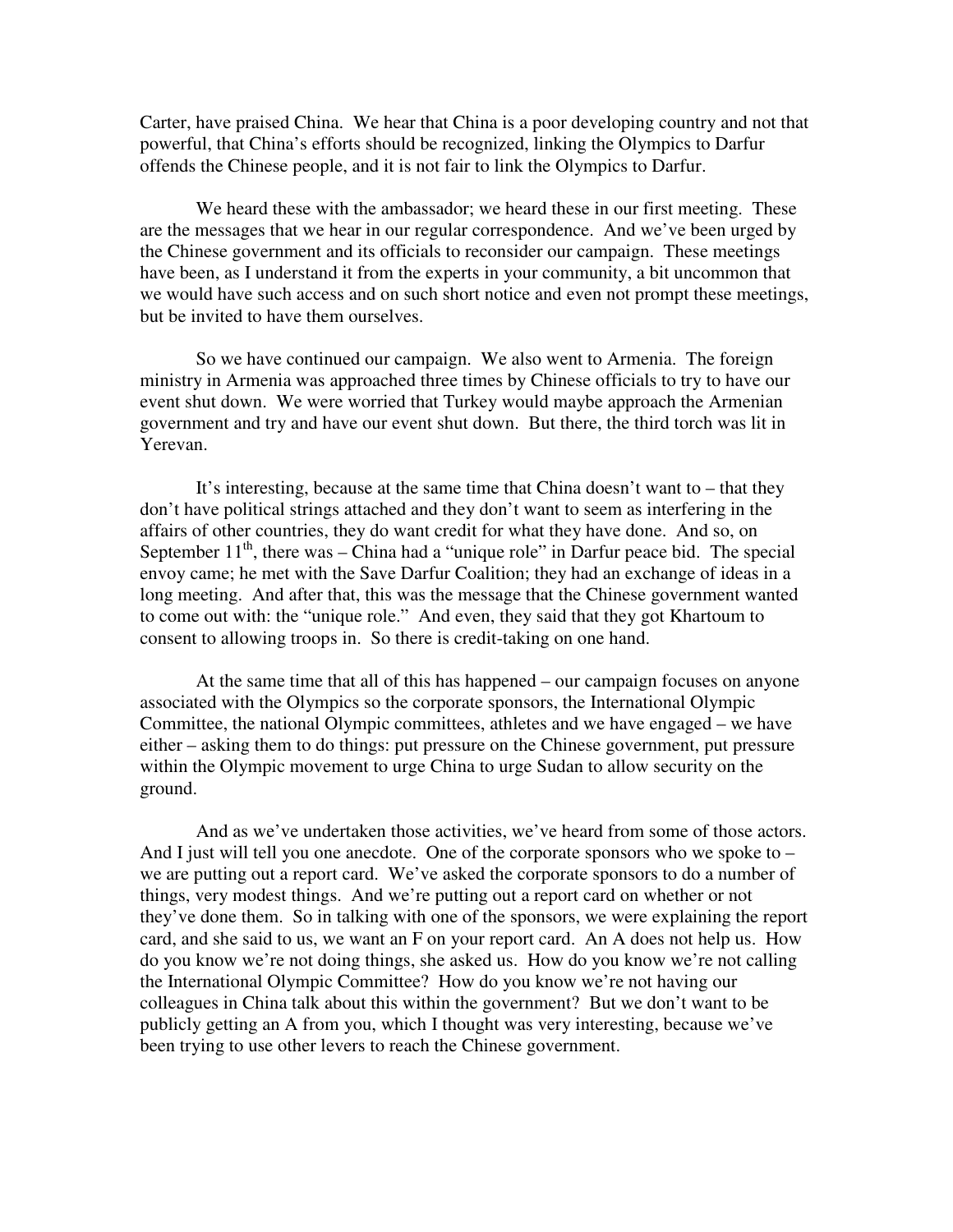The report card is going to be coming out later this month. And the grades aren't very good. I'm a parent. And if my son came home with this report card, I would not be pleased. No one really has had the courage to speak out about the Darfur genocide. No Olympic sponsor has been willing to say anything publicly about it.

So then we wonder if any of this has made a difference. The last week has been among the worst in terms of violence in Darfur. The situation is absolutely deteriorating. We've had, within Darfur, two towns bombed; scores of people killed. Thousands have been forced to flee these areas. And Khartoum reports on the ground today say it's amassing troops around six other towns. It looks like the regime is going to be really going into those places and doing a lot of damage, including in Nyala, which is the largest town in Darfur.

And humanitarian groups, including Doctors without Borders, are absolutely pulling out. The resolution, 1769, the first deadline, which was an important one, was missed. China voted for it with such fanfare and pointed to it; the first deadline was missed. Again, not a peep of concern about it.

So I guess my interim analysis is that it seems China is having it both ways. It's a perfectly calibrated effort on China's part that they would vote for the resolution, take out sanctions, and then never say a word about it not being implemented. They tout they role and win praise, but allow Khartoum to continue everything that it has been doing. Nothing changed on that front. Send humanitarian aid in terms of money, but deepen their economic relationship in terms of oil and trade at the exact same time. Keep your eye on one thing while another thing is happening.

And in closing, I'll just show you one more thing. I'm a devotee of the Beijing 2008 Olympics site. I don't know if others of you visit it regularly. But on September 18<sup>th</sup>, Tiananmen Square was dressed up. That's a replica of the Parthenon and the Olympic rings in Tiananmen Square which I think is just another – there's this desire to use the Olympics to cover up or to reintroduce China. And, I don't know, I just thought that photo in terms of what the Olympics mean to China, was a very telling statement. Okay, thank you.

MR. KURLANTZICK: Thank you very much. (Applause.)

We are now going to turn to Sean Woo. Sean is general counsel for Senator Sam Brownback. He previously served as chief of staff at the U.S.-Helsinki Commission. He has been involved in China and Asia issues on the Hill for a long time. And he's going to give us a sense of – both in the contexts of the Olympics, but also at a time when, on both sides of the aisle, there is not only your typical contentious issues, but in some ways, in many ways, a kind of changing view on China on both sides of the aisle, how the Olympics fits into this over the next year or two in Congress.

SEAN WOO: Thank you, Josh. First of all, thank you and Minxin for putting this excellent program together and also to Carnegie for hosting this. When I mentioned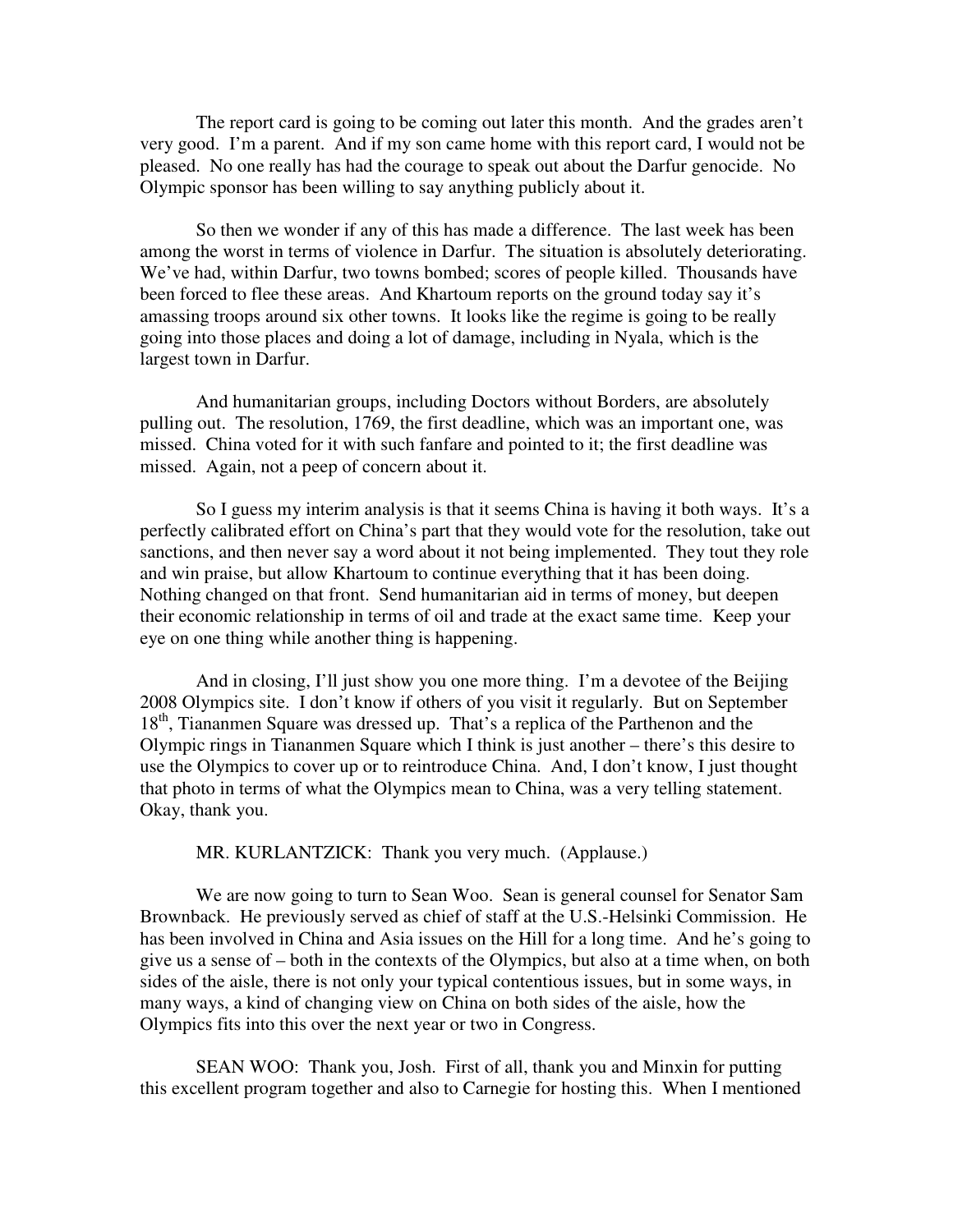that I was doing this to a friend of mine out in California who is an entertainment attorney, he sent me a prop. Back in the '80s, back in 1980, he was involved in attempting to go to the Moscow Olympics in order to talk about anti-semitism and to quietly protest. So he bought up a whole bunch of these passes to the Moscow Olympics. And of course, as you know, what happened at that time was that President Carter canceled and boycotted the Olympics. He's stuck with a whole bunch of these passes, which he gave to me.

And two points that I would make about this. By the way, on this particular pass, if you had this back in July 21, 1980, you would have been able to see the boxing match at 12 o'clock. The seats aren't that great. The two points I would make about this is that – one is, by the way, I don't know if any of you work on eBay, but I'd like to talk with you if there's a way to move this stuff. (Laughter.) The other thing is that the country that issued this no longer exists. The Soviet Empire, as you know, the Berlin Wall fell about a decade later.

Now, I don't know if that's what's going to happen to China, but the conventional wisdom is obviously in a totally different direction. The  $21<sup>st</sup>$  century is the China century. I think – and you know, companies are moving in in droves, foreign investment is rising at a phenomenal rate, half of the cranes in the world, as one of the panelists mentioned, are all located in China.

I think this is a profound misreading. And this is something that the West has often done with the East. At least for those of us that work on China issues on the Hill, there are some serious problems as Sharon and many others have mentioned and outlined very, very helpfully. And Jill laid out very vividly, particularly in the area of foreign policy, the way that China deals with some of the rogue regimes in the world: Sudan and Darfur; North Korea, which is not often in the news, but that is a tragic story – hundreds of thousands of North Korean refugees are essentially trafficked on a daily basis. Almost 90 percent of the women are working in brothels and things like that. And the men – young boys and men are outworked in construction sites probably for the Olympic venues itself.

And not just in, at least from the Hill perspective, not just in the foreign policy arena. As you know, recently we've had some very dramatic recalls of toys, of drugs, of food, I think which also demonstrates massive regulatory issues within the country, lots of labor issues, which I hope is something that I hope will be more pronounced on the Hill now that the Democrats are in charge. And of course, you've got religious issues and press freedoms and other issues that were raised by the first panel.

So at least from the Hill perspective, you know, the linkage to the Olympics I guess is sort of – there isn't much appetite for that because there are so many other issues in front of it. Now, there are a few bills. There's H.R., H. Res., I should say 610, which was introduced by the usual, but reliable suspects: Frank Wolf and Chris Smith, as well as Dana Rohrabacher, I think, has introduced a resolution on the House side. I don't believe there are any Democratic members on it, which is surprising because, you know,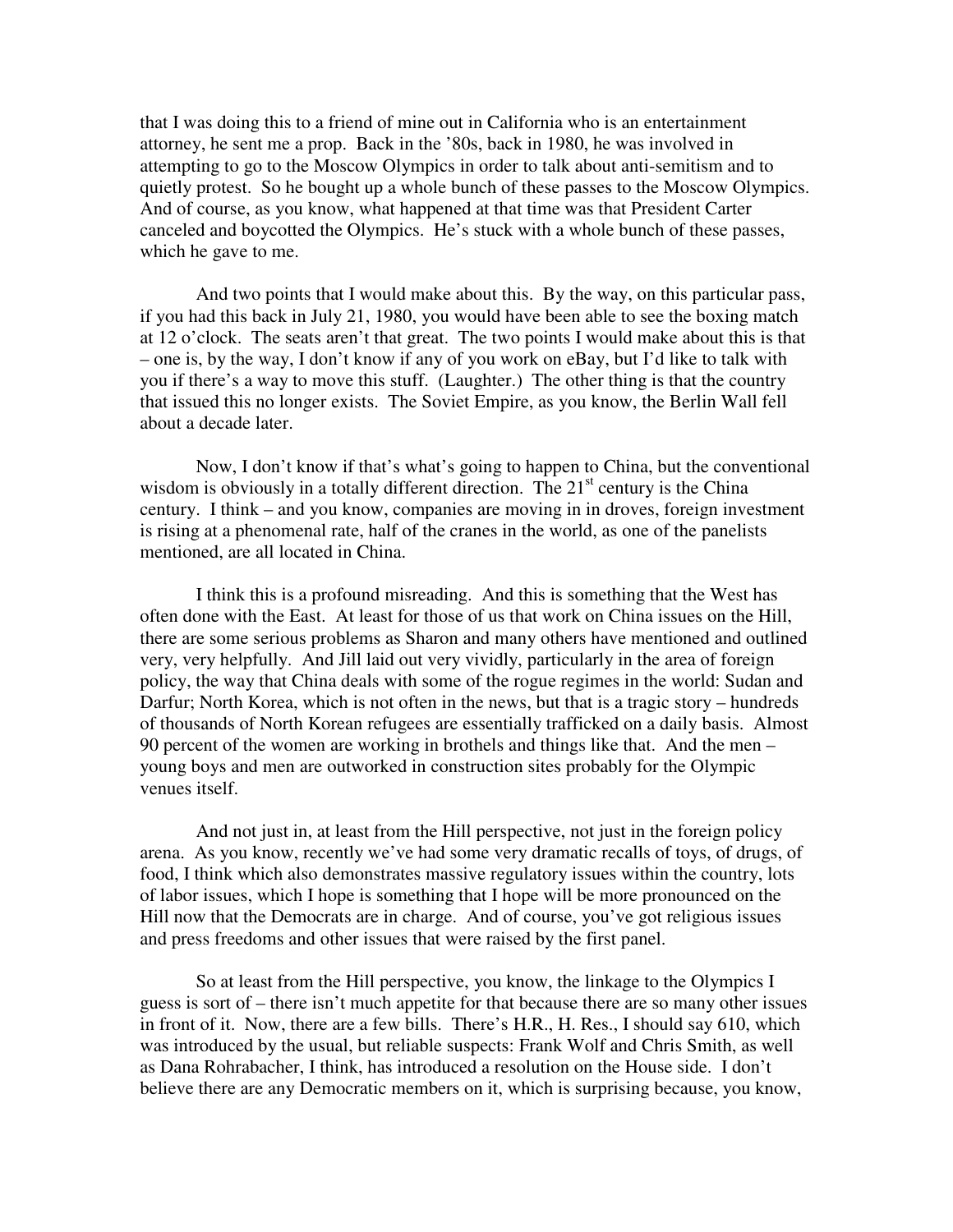Nancy Pelosi has been such a strong advocate on China human rights issues. Dr. Coburn is shopping around a similar resolution, but with a very strong focus on Burma and North Korea.

And then I am also hearing that there are members who are making trips to China. This happens on a regular basis, but they are going there to look at some Olympic-related issues such as security for athletes, the air pollution issue. So as we get closer, I think, to the Games itself you will certainly see more hearings which would generate more press. I don't know if there would be an explicit effort to link some of those issues to legislation. I just don't see as strong an appetite and I certainly don't see a bipartisan effort to do that because, you know, some of the other issues can be pursued in other ways as opposed to linking it directly to the Olympics.

So, just to go back to this prop, I think, at least for me and for Senator Brownback and some of the other members of Congress who have looked at China for a long time, the issue for us is that the China after the Olympics is going to be a different China. I mean, change is going to happen. And the question, on a long-term basis is how China is going to manage that change, how we are going to deal with that change. But apart from that, I say that there isn't really a lot that's going on on the Hill at the moment. I think as we get closer to the Olympic dates itself, we may see some more things happening. Thank you.

(Applause.)

MR. KURLANTZICK: Thank you very much, Sean. We're going to –

MR. WOO: By the way, I have a bunch of these passes. So I'd be happy to pass them out.

MR. KURLANTZICK: (Chuckles.) We're going to finish here and then take questions. We're going to finish with Jeff Bader who is director of the Thornton China Center next door. He was previously deputy assistant secretary of State for China, Taiwan, and Southeast Asia. And he's going to give us a sense, within China's own domestic environment, whether this advocacy on Darfur, other issues, the hope for change within China's own political environment, how this is received in China, and whether in the Chinese environment any of these things talked about is actually feasible. So, please, Jeff.

JEFFREY BADER: Thanks, Josh and thanks, Minxin for inviting me and pulling together this excellent set of panels. A theme of today's discussion, as I've heard from the first panel and this panel, is what we Americans think that the Chinese should be doing in order to produce an Olympic games that we would judge to be a success.

Before I join in the fray and offer my own opinion about what the Chinese should be doing, I think it's useful for us to stop and think about how our opinions are received by the Chinese. Americans are not the world's greatest people at seeing themselves as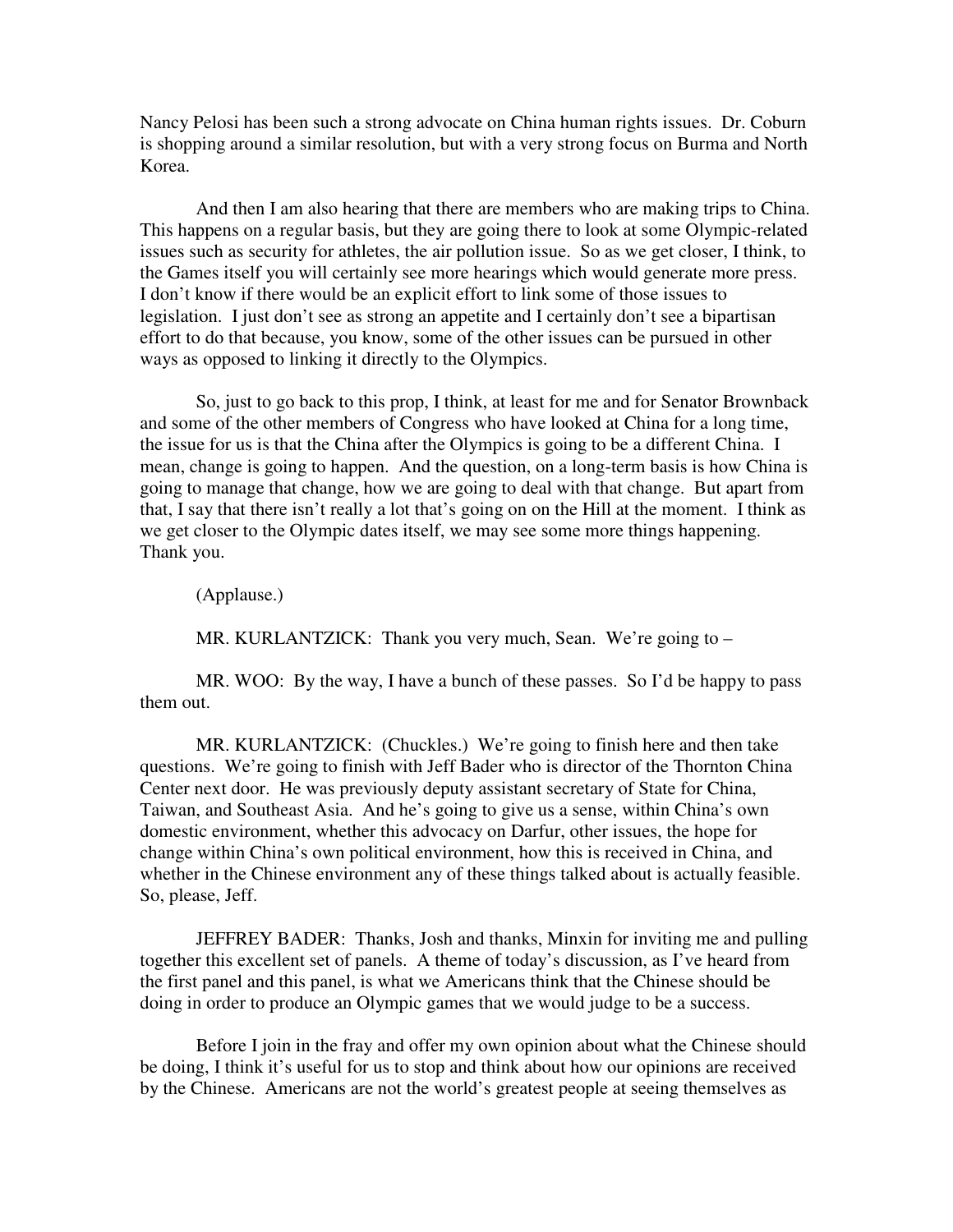others see them. I have a quote here from candidate George W. Bush from the 2000 campaign which many of you will recognize.

During the debates, he said, "I just don't think it's the role of the United States to walk into a country and say 'We do it this way. So should you.' But I think one way for us to end up being viewed as the ugly American is for us to go around the world saying, 'We do it this way. So should you.' I think the United States must be humble. It must be proud and confident of our values, but humble in how we treat nations that are figuring out how to chart their own course."

Many of us will remember this quote, and usually, when people recite it, it's followed up by a George Bush joke. I'm not going to do that. I think that, actually, it's a very good quote. I think that George Bush is not the only one who needs to heed it, and I think there are people all across the political spectrum in the United States that ignore the wisdom of this quote.

So how do we look to others, specifically to the Chinese, as we're approaching the 2008 Olympics? I was very struck by the Washington Post editorial a couple of weeks ago with the headline "The Saffron Olympics." Jill has referred to the history of the phrase "the genocide Olympics," and these editorials have been accompanied by discussion of possible boycott of the Olympics. I'm sure that before we reach the Olympics, we'll see a few more of these. My Tibetan friends, I'm sure, will come up with a colorful nickname, as will Taiwan independence groups - "the toxic lead Olympics," "the toxic air Olympics," "the lead paint Olympics." You know, we can all do this and an awful lot of advocacy groups are going to follow the example set by the Save Darfur groups.

But I'd like you all to try a little thought experiment and think back to the 1984 and 1996 Olympics in Los Angeles and Atlanta. In 1984, we had a close relationship with South Africa. How does the phrase "Apartheid Olympics" sound? Or both times, we were strong supporters of the state of Israel. The phrase "Occupation Olympics" comes to mind. We were supporting *mujahideen* in Afghanistan, and President Zial-ul-Haq as he was establishing an Islamic Republic in Pakistan: "the Jihadi Olympics." Or our relationship with Saudi Arabia, whose security we guarantee, but whose policy towards women many of us do not admire: maybe "the Misogynist Olympics."

Suppose Chinese newspapers had been filled with stories, with these kinds of nicknames, leading up to the Olympics. How would we as Americans have reacted? Would we have been impressed? Would we have been amused? I think the answer is that we would have not been impressed. We would have taken this as a clear sign of enduring and undying anti-Americanism in China. We would not have seen this as a spur to change our policy towards Saudi Arabia or Afghanistan or any of these other countries.

I think it's very, very likely that ordinary Chinese, seeing this steady drumbeat about how their foreign policy is being featured in Americans' approach to their Olympics, take this as a sign of enduring anti-Chinese sentiments by the United States.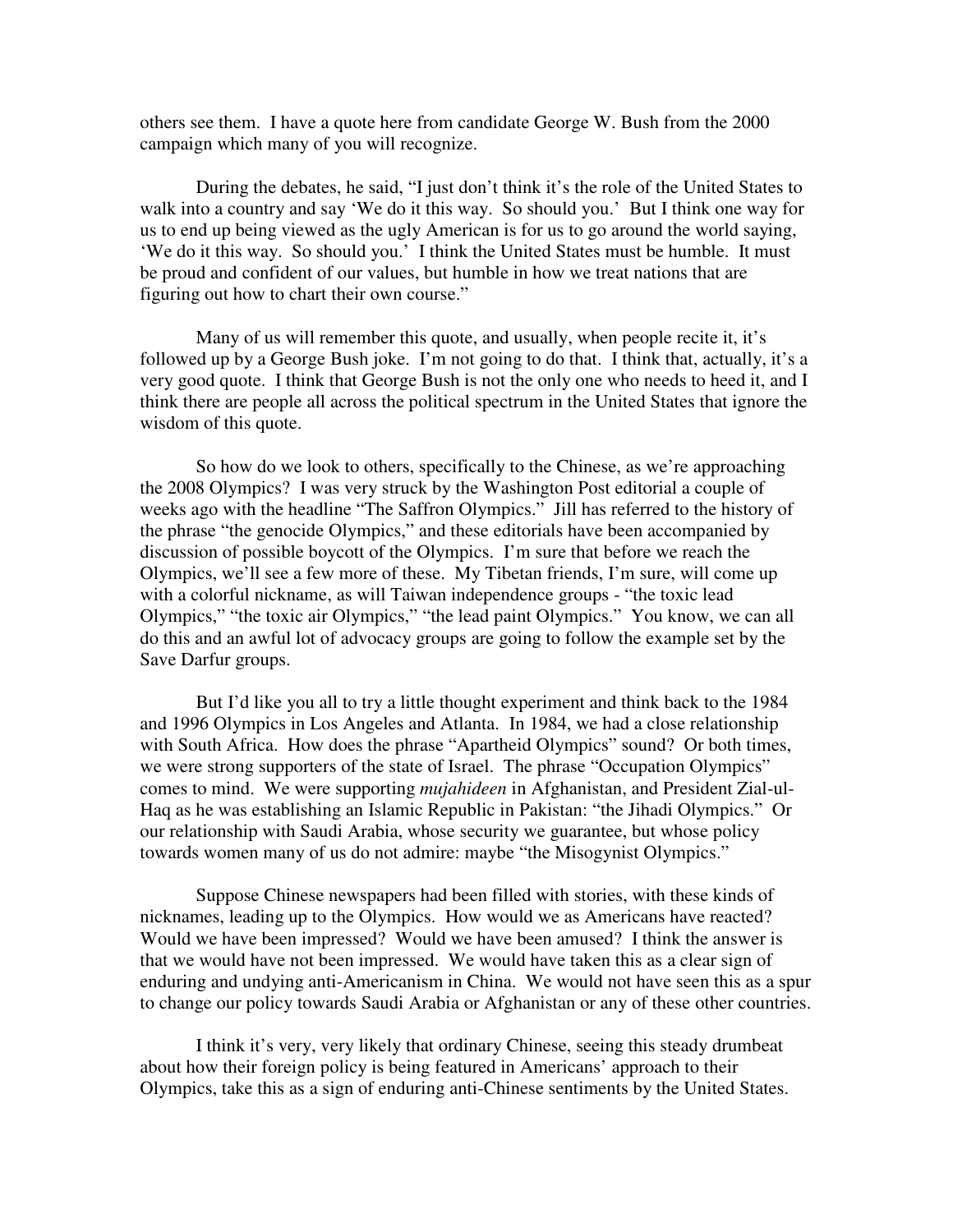Now, that's not to say that I think that politics have no role in the Olympics. I think that Sharon Hom was absolutely right when she described the history of the Olympics, and being a fanatic sports fan myself whose first memory as a child was watching television in October 1951, my heart was crushed at seeing Bobby Thomson hit the homerun that defeated my Brooklyn Dodgers in the playoffs.

I have followed the Olympics closely since 1956 and virtually every Olympics has been in some fashion overwhelmed by politics: 1964 Olympics was Japan's chance to come out and show that it had changed since World War II, as well as the first games in Asia; 1968, Sharon mentioned the massacre of Mexican students; 1972, you all remember Munich and the massacre of Israeli athletes; 1976, African boycott of the Montreal games; 1980, the U.S. led a massive boycott of the Moscow games. In 1984, retaliation by the Russians and the Soviet bloc against the L.A. games; 1988, in Korea, which I remember turning into basically an anti-American hate-fest because of the NBC coverage of the games; and 1996, a bombing in a park near the Olympic Village by an antiabortionist survivalist.

The Chinese, of course, are seeking to use the Olympics for their own political purposes. That's why they want to have the Olympics. They did not decide to host the Olympics because of a newly discovered love of sports; they did it for political reasons. So I think it's entirely appropriate for those who want to shine a spotlight on China's shortcomings to do so exactly as China is seeking to demonstrate their own successes and, as Jill said, to pressure China. I think it's absolutely appropriate.

Personally, I think that it's counterproductive to do so with hints of boycotts because a boycott is not going to happen. First of all, George Bush has already said that he's going to the Olympic Games and, as Sean mentioned, it was Jimmy Carter who in 1980 requested that the U.S. Olympic Committee boycott the Games. George Bush clearly is not going to do the same thing in 2008.

Secondly, the main talk of boycott so far has been related to the Darfur issue and Africa issues. Is there anyone in the room here who thinks that Kenya is going to boycott the Games? Or that Ethiopia is going to boycott the Games? Or that Tanzania is going to boycott the Games? I just watched the world track and field games on TV in Tokyo, and every race between 800 meters and 10,000 meters was won by a Kenyan except, I think, 1500 meters, which was won by a Kenyan-American. The Kenyans will be there. Trust me.

The idea that Americans would boycott an Olympic Games over an African issue where all of the African nations are there strikes me as on the face absurd. And the same fanaticism that I've had towards sports my whole life is, I think, representative of Americans in general. Americans will not understand the notion that their athletes should not be participating in the Olympic Games because of China's foreign policy.

This is certainly the most controversial Olympics site since the Moscow Games of 1980. China is the country that inarguably presents the most issues that we in the West have problems with. So again, I emphasize that it's natural and healthy to shine a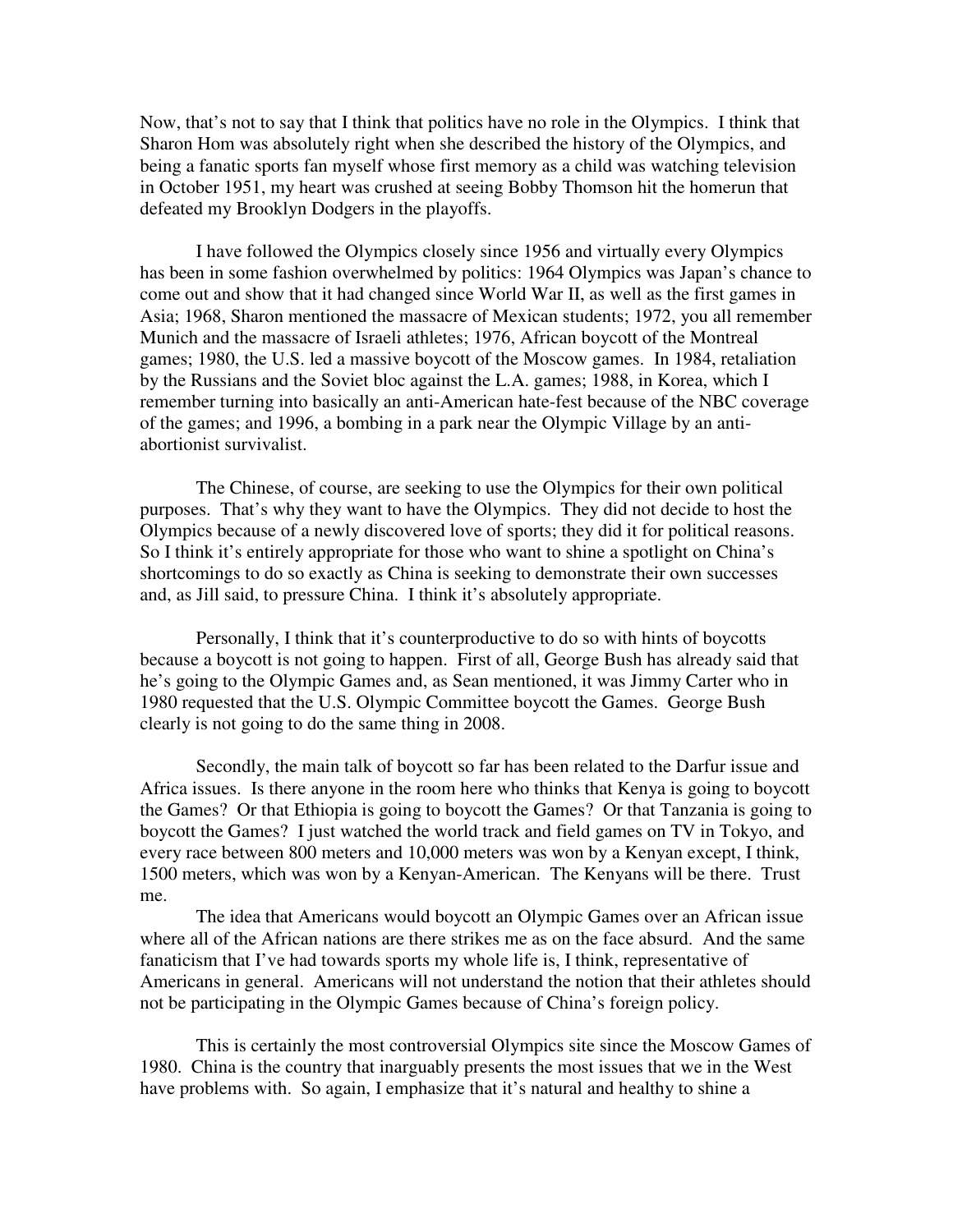spotlight on these misdeeds. It should be done in a way that does not seem designed to humiliate China at this moment of national pride, but to encourage positive changes. I was on a radio talk show the other day, and Minky Worden from Human Rights Watch called in and described the Asia Watch approach to the game, and it's exactly what I just described. It is not to favor a boycott, but to use the Olympics as a positive spur to try to induce positive change in China, to remind China of the commitments that Sharon mentioned and to try to hold them to it. That, to me, is the right approach, and that's what we should be thinking about.

This is, after all, an Olympic Games – I haven't seen polling on it – but I think it's fair to say that it is welcomed overwhelmingly by the 1.3 billion people of China. Those of us who have been in the diplomatic game for years with the Chinese are used to the Chinese coming to us and saying that we have hurt the feelings of 1.3 billion Chinese people. I think there is a translation problem, but this is a phrase that always leaves us scratching our heads. This is the one case where it would be true. If we mishandle the Olympics and we turn it into a China-bashing event, I think we will indeed hurt the feelings of a lot of those 1.3 billion. So it's important, at least in my mind, to remember that these are not the Saffron Olympics; these are not the Genocide Olympics; these are the Beijing Olympics.

And I myself have done some quiet diplomacy with the Chinese, including very senior Chinese officials, about the Olympics and the kind of attention that is going to be paid to China as a consequence of the Olympics. I began doing so quite some time ago, long before the Washington Post discovered the issue. The point I've made to the Chinese leaders I have spoken to is that the Olympic Games – and we've heard the dates, August  $8<sup>th</sup>$  to  $24<sup>th</sup>$  – coincidentally happen during the height of the U.S. presidential campaign, which will be framed by our party conventions. So at a time when Americans are trying to figure out who to vote for, and they turn on the television, they are for the most part not going to be turning on to watch whichever candidates emerge from our current campaign. Instead, they will be seeing Liu Xiang running the 110-meter high hurdles.

And they will be seeing China – 300 million American TV sets will be turned to China at the height of the U.S. presidential campaign. What I have warned the Chinese leaders is that whenever China is an issue in U.S. presidential campaigns, this tends not to be good for U.S.-China relations. The history – in 1980, 1992, 2000 – is not a happy one. I've warned that China runs a serious risk of seeing itself turned into a consequential issue in the U.S. presidential campaign in 2008. I've told them this could happen basically for two reasons. Number one is trade, product safety type issues about which we know what the Chinese are trying to do. But number two is the Olympics and how they handle it.

I thought Minxin's question about confrontational human rights exercises in Beijing in August 2008 was a great question. What's going to happen when someone at the end of the 1,500 meters comes trotting out onto the track with a banner saying Free Tibet or Free Taiwan or whatever, and the *Public Security Bureau* comes sweeping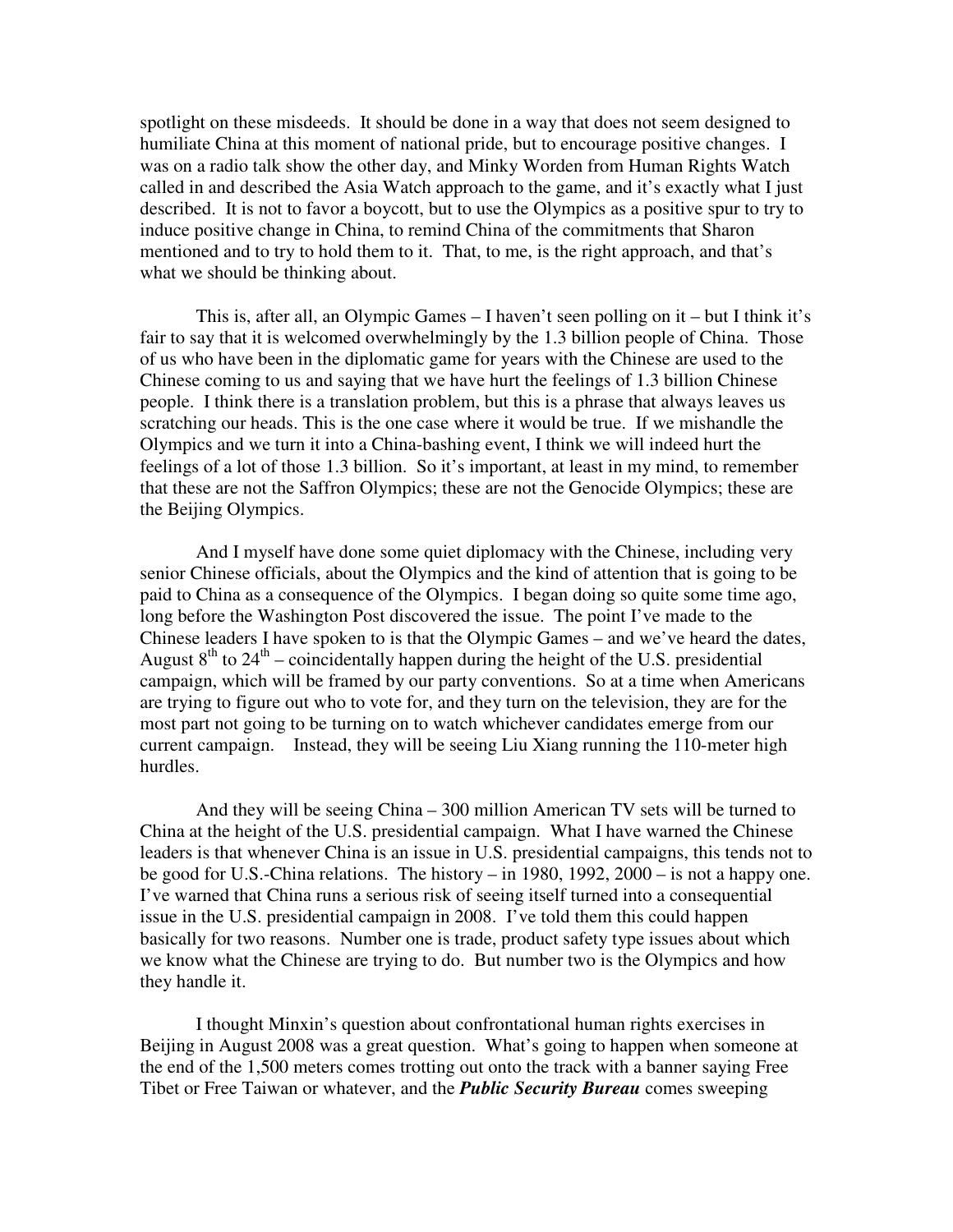down with truncheons or worse? And this is shown on television throughout the world, if not in China. What is going to be the reaction in the U.S. presidential campaign? That's just one scenario. You can all come up with your own.

Basically, what I've told Chinese leaders is that they want to think about projecting to the world through the Beijing Olympics a China that is successful, open, and tolerant. The successful part I have no doubt they'll do, and they'll do it well. The open part I think they can do. As for the tolerant part, I can see them stiffen when I mention it. That is going to be the real challenge for them.

As for the specific foreign policy issues and what they can do, I think we should understand that no nation, including China, is going to revise its core interests and its assessment of its core national interests just because of the Olympics. But there are things they can do, and I think that NGOs and foreigners should realistically try to get them to act on them.

My congratulations to the Save Darfur people and the campaign they've run. I think it's been masterful and I think it's been effective. I personally have believed for the better part of a year that the Chinese could change their position on it, and that there was not a position of principle obstructing that. Although it was sometimes ascribed to them as a position of principle, I did not see it as a position of principle. It was a position of interest and it was one where they could adjust their diplomacy. And they've begun to do so. I also think you're absolutely right to keep the pressure on them to get them to continue to do so.

Regarding Burma, it is a much tougher nut to crack. Burma is on the border of China, and they see Burma as we would see Mexico. I don't recall in the L.A. Games and the Atlanta Games anyone talking about changing our policy towards Mexico to satisfy the international community. Burma is a complicated issue. I think that as China looks at Burma, what they're going to look at is the attitude of the ASEAN countries, which actually has been quite gratifying, and the way the ASEAN countries have moved on Burma of late. They've looked at the approach of India. And the Olympic Games will be at the bottom of their hierarchy as they think about how to deal with the Burma issue. It may affect the optics, but not the reality.

The last point I'd like to make is personal. Those of you who have known me for some years know that one issue I've spent a lot of time working on down through the years is Tibet and the Dalai Lama. If I could identify one issue where I would like to see Chinese movement before the Olympics, it would be this issue where I believe China would benefit more than they would on any other in terms of world perceptions.

Having mishandled the issue for almost 58 years, I think there's nothing that they could do that would more dramatically change perceptions of China than to reach out to the Dalai Lama. And again, speaking personally, I would rather see China judged for its own misdeeds in a case like Tibet than I would like to see them judged for the misdeeds of President Bashir or General Than Shwe. Thank you.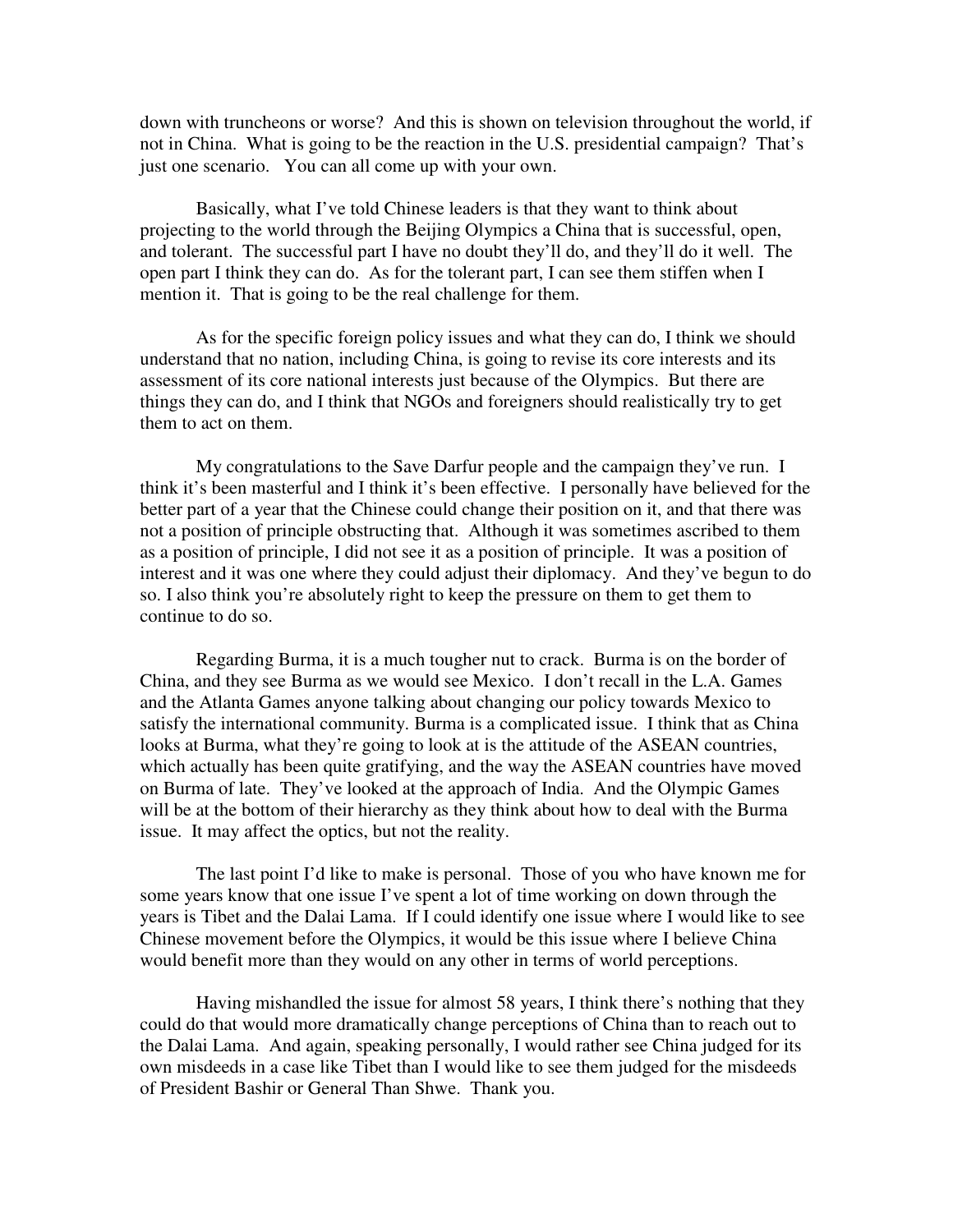(Applause.)

MR. KURLANTZICK: Thank you very much, Jeff, really excellent. We're going to open the floor to questions and take a trench of them and then have the panelists respond. I'm going to ask just one question to each person first. Jill, something that was brought up here sort of obliquely but to ask an activist group whether there is concern that the more issues you put onto the Olympics on China's plate that you lose your marginal utility that there is a kind of piling on effect, and so, whether activist groups would have that concern.

And to Jeff, this is sort of related to that, whether you think that in some ways – well, whether you have an assessment of why the Chinese have been responsive on the Darfur issue. I mean, we can make an argument about whether they have been truly responsive or not. And one question as to whether they were surprised by how quickly this issue gained momentum, and so that somehow separates it from Tibet, where for good or bad, they've been dealing with the Dalai Lama and his supporters for years. And Burma, you can go back 20 years; China was a different country then, but they have an experience of dealing with international community in Burma.

And then, Sean, my question is whether you see – not necessarily just specifically the Olympics, but a broader shift happening on both sides of the aisle in Congress towards China, and how that is related, if at all, to just broader concerns about trade and protectionism, and specifically on the Democratic side, several senators who won somewhat surprising victories in some ways running on some of those issues, and how that will play out in the fall. So please, let's take questions.

Q: This is a question for Ms. Savitt. Celebrities in particular have been remarkably successful in getting China to sort of respond – Mia Farrow, her column, et cetera. Also, the Cleveland Cavaliers – they're a team with the NBA – I can't remember the exact term they used – but their letter, is there momentum in that? Are we getting more celebrities? Is this becoming a cause or is it sort of decreasing? What's the momentum potential on that?

MR. KURLANTZICK: Thank you. Minxin?

MR. PEI: This is a question for Jeff. I'm intrigued by your last point about Tibet. Using what China can do at this point, will an invitation to the Dalai Lama to attend the Games change the political dynamics? If such an invitation is made without any conditions, should Dalai Lama himself consider accepting it?

Q: Thank you. I have a question for Mr. Wu. You said that it was perhaps a serious misreading that China's role in the future in the next decade will be what is projected by many here and the in the newspapers and media. I would just like to ask you to develop that claim a little bit more and talk about it, because you seem to relate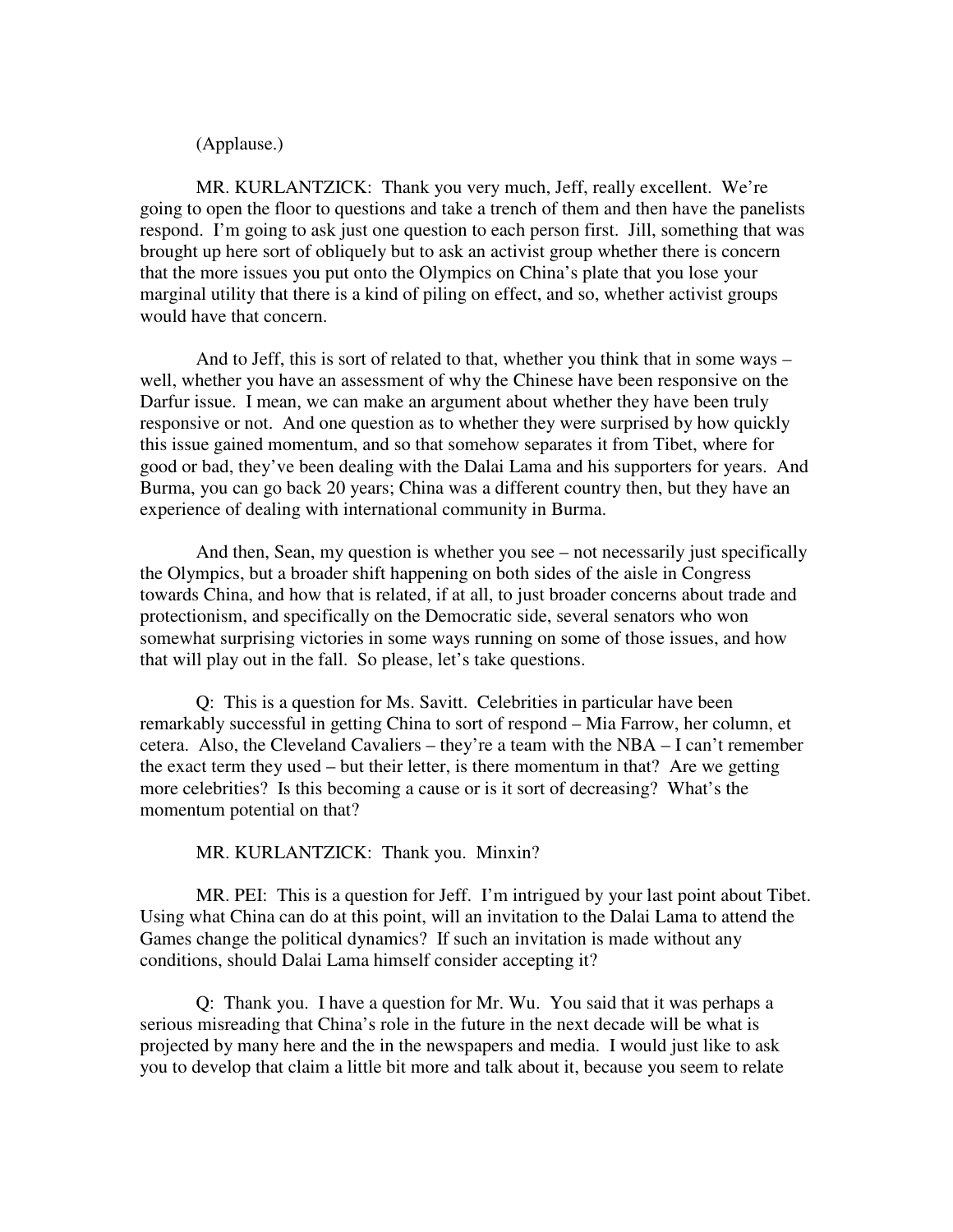this issue to the Soviet-U.S., the Cold War era. And could you talk a little bit about economic interdependence and just really elaborate on why it' a serious misreading?

MR. KURLANTZICK: Why don't we let the panelists start on those?

MS. SAVITT: The first was the concern that the more issues you put on China's plate, the more there's a pile-on effect and could have the opposite reaction. I'd just first want to clarify something. No one in the Darfur advocacy community wants a boycott. We are staunchly, staunchly anti-boycott. We have not, will not, do not call for a boycott. It's against everything we believe in about the Games and the spirit of the Games and that that's the best place for countries to do battle.

That said, there are others in the advocacy movements that are focusing on China – Burma in particular – that are calling for a boycott. And we have been approached. For whatever reason, Darfur has been a squeaky wheel that got the grease among all these issues. And so, a lot of other organizations and issues have contacted us wanting to ally. And we are very clear that we're very mission-focused on Darfur, and we're not allying with other movements that are working on China – the thought being, our thought behind it – and we could change this – but our thinking right now is that to establish a precedent of China making some foreign policy change under pressure will be positive, but you can't do it on multi-issues. Setting the precedent is important, and then the rising tide will lift all boats. So I do think there could be a very negative effect of this pan-issue, pan-human rights pile-on on China.

The celebrity issue is  $-$  it's really been shocking to me how memorizing lines and being in front of a camera suddenly makes you an expert on a lot of things and that you are called upon to give that expertise more so than others. It's a pretty remarkable statement about where we are in terms of our national debates. So George Clooney is a big Darfur advocate, Mia Farrow – there are others who have dabbled in and out. I do think there is momentum in it. The NGOs are clawing at each other trying to get celebrities, because if you don't have a celebrity involved, it seems like you don't get the media coverage. These are pressure campaigns; they rely on media coverage, so it's really needed.

Darfur is really a complex one. The history of it is complicated, all the players. There are good guys and bad guys  $-$  it's not black and white in this situation. So there are not a lot of celebrities who want to take it on, we have found. Clooney is very wellversed in it. Mia has studied it now for four years. She is extremely well versed. I would love there to be momentum on it. But I think that Darfur is a tough issue for that.

MR. WOO: I thought your point, Jeff, about the Olympics happening in the height of the presidential campaign was a very cogent one. I only hope that my boss will be around to be able to criticize China – (laughter) – as someone who is running for president.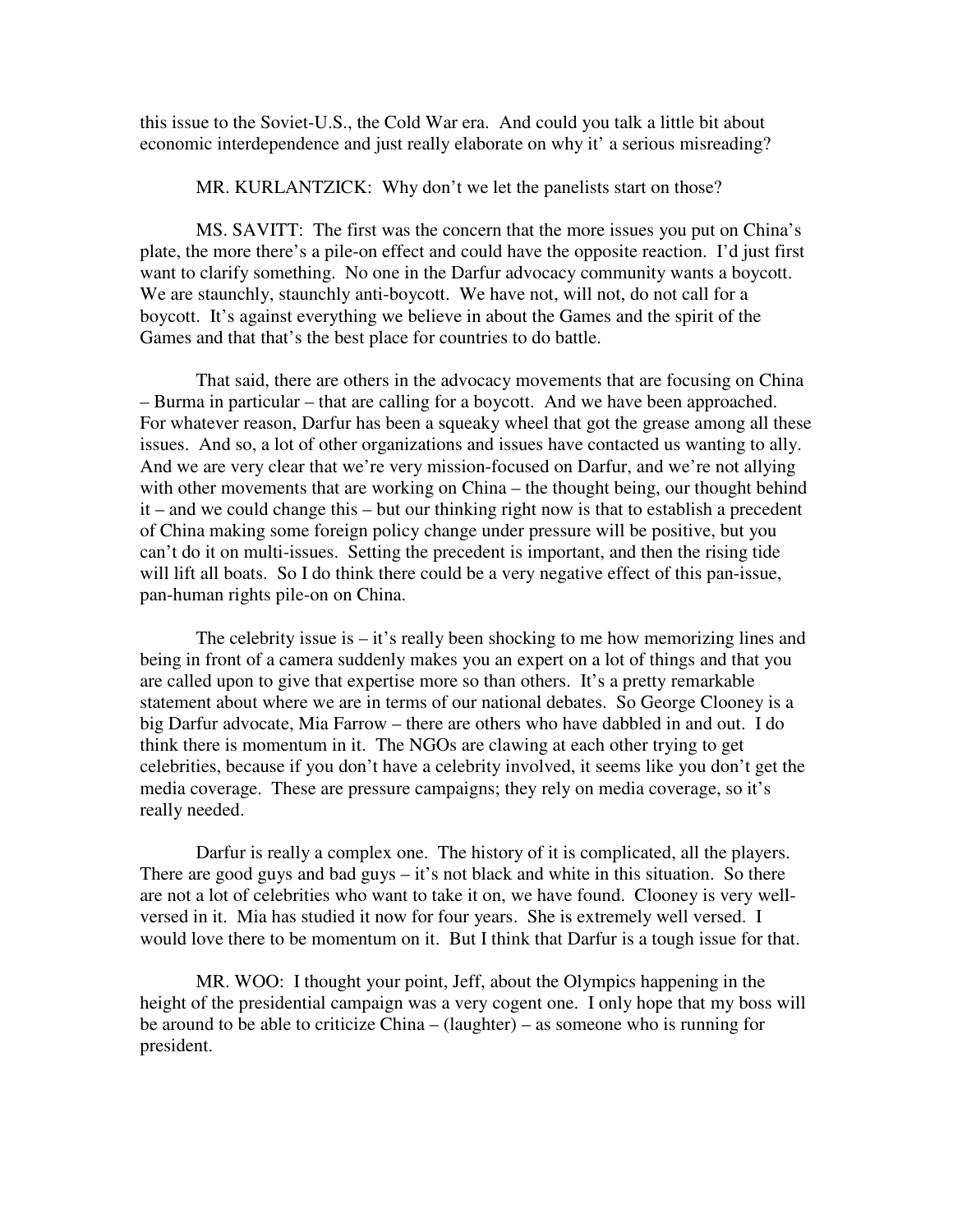You know, speaking of Brownback, many members like him, back when PNTR was being discussed, sort of hesitantly, reluctantly voted for PNTR. There were issues regarding their ranking and the chamber in terms of free trade and so on. But I think that decision is being – they're rethinking that decision because there are some really serious issues, maybe not at the surface, but beneath the surface. There is serious social unrest. I saw a statistic that there is something like 50,000 peasant revolts around the country. That's a low estimate. It could be as high as 150 (thousand).

And this goes into your question. I mean, clearly, China is an economic juggernaut. But if history is any guide, economics itself will not determine how you will do in the long term. And I think there are many experts – and I suspect Jeff and others are thinking along those lines as well that if China does not get their infrastructure in place correctly – and what I mean by this is rule of law, the civic structures that we have, which takes a long time to build by the way, things like press freedoms. As much as we go after the Chinese, for example, on intellectual property issues, the fact is, there is probably some limits in terms of how much they can enforce and what those – (inaudible) – simply because they can't go down to the local level. The infrastructure there is not set up so that they can. Even though it's a command system, Beijing says something, it doesn't necessarily translate all the way down to the village chief.

And that's really my point about the misreading. I think there's a lot of hype, and frankly, a lot of corporations have fallen for this. And I think they need to step back a little bit. And the Save Darfur coalition and some of those activists have really worked remarkably well through their network and the celebrity business and movie business to get some of those corporations to rethink their approach to the country. And you're seeing it manifested in things like the toy recall and other things. And the recall affects some basic stuff, by the way, guys. I mean, it's toys, drugs, and food. How much more basic can you get?

And I think it's having a serious impact on China. We won't see it right now, but we will see more of it. And as we get closer to the Olympics, we're going to see a much more activated media. If there is lack of access into the country, and there is not as much tolerance, we're going to see a lot more negative stories, I suspect, coming out of the media, which will gin up the public and then gin up the Congress.

MR. BADER: Let me first try Josh's question about why have the Chinese been responsive in Darfur and did what happen there on this issue surprise them. I think that what you speculated there, Josh, is right. The fact that Darfur is the first issue out of the box linked to the Olympics – and linked with the word "boycott" in  $it - got$  the Chinese attention in a special way. It certainly surprised them.

Although it didn't surprise them that Americans were concerned about the issue, I think the administration and State Department, Bob Zoellick and Negroponte, have made the issue pretty much one of their top-tier issues in their dialogue with the Chinese. So they knew it was a matter of concern, but they hadn't heard the link to the Olympics before.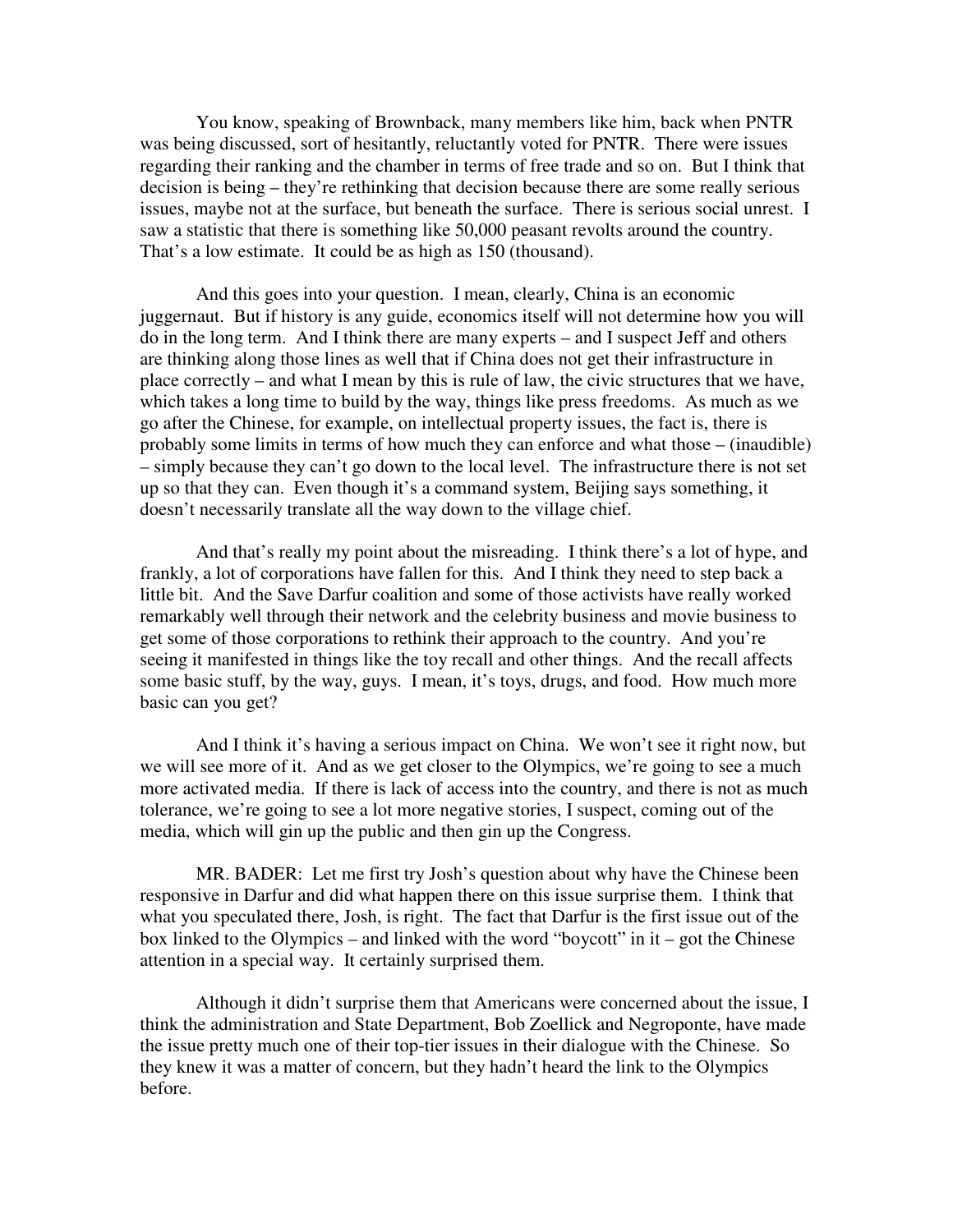Why have they adjusted, as I think they have? I think that they have leverage there. Bashir does not have leverage over them – they have leverage over Bashir. The notion that China needs Sudan for oil is a complete misunderstanding of the way international oil markets work. If China didn't have the 250,000 barrels a day that they are pumping out of the Sudan, it wouldn't make one bit of difference to China's development. They would just buy that oil from Saudi Arabia or from Nigeria or somewhere else. The PetroChina investment in Sudan is an interest of PetroChina, but it is not vital to China's national security in any way.

So I think that the Chinese understood that they had some leverage, especially since Bashir – given the way that Sudan has been isolated from most of the rest of the world – didn't have an awful lot of choices, and they could tighten their diplomacy a little bit. And as I said earlier, I don't think it had to do with a matter of principle. It's a place far removed from China's border. I think it was a relatively easy call for China compared to, let's say, Burma.

Minxin's question about the Dalai Lama, about whether he could be invited and whether he should accept – the noises coming out of Beijing right now is unusually bad because of the Dalai Lama's imminent visit to Washington and the gold medal ceremony that is planned on Capitol Hill on October  $17<sup>th</sup>$ . So their propaganda machine is in full force at the moment. It's just the sort of Cultural Revolution type of stuff that is coming out about the Dalai Lama nowadays.

On the other hand, there have been six rounds of discussion between the Dalai Lama's representatives and the Chinese since 2002, which have been – well, let's say – they've occurred in a decent atmosphere. The Tibetans have laid all their demands on the table, and the Chinese listen and take them on board. I would put the chances of something positive happening on Tibet such as the Dalai Lama being invited back at somewhere in the 10 percent range. I don't regard it as a high probability, but I don't regard it as impossible.

The Tibetans have mentioned it often enough to the Chinese, and the Chinese listen and take it on board. I think that the Chinese general perspective is they think they're playing a winning hand in Tibet. They look at the infiltration, the migration of Hans to the region, the railroad, the general pacification of Tibet in the last 20 years, the economic development, and the actuarial tables – the Dalai Lama presumably is not immortal, at least on this earth – and they have their own intentions for what they can do after he goes. So I don't see any sign yet that the Chinese have changed that basic calculation. We keep trying, and I don't regard it as impossible.

Now, should the Dalai Lama accept if he were invited? I would say unquestionably yes. I understand the argument that he could be invited back for a token visit and the fundamental concerns of the Tibetan people would not benefit in the process. That is a risk, certainly. But you've had, since 1959, no positive developments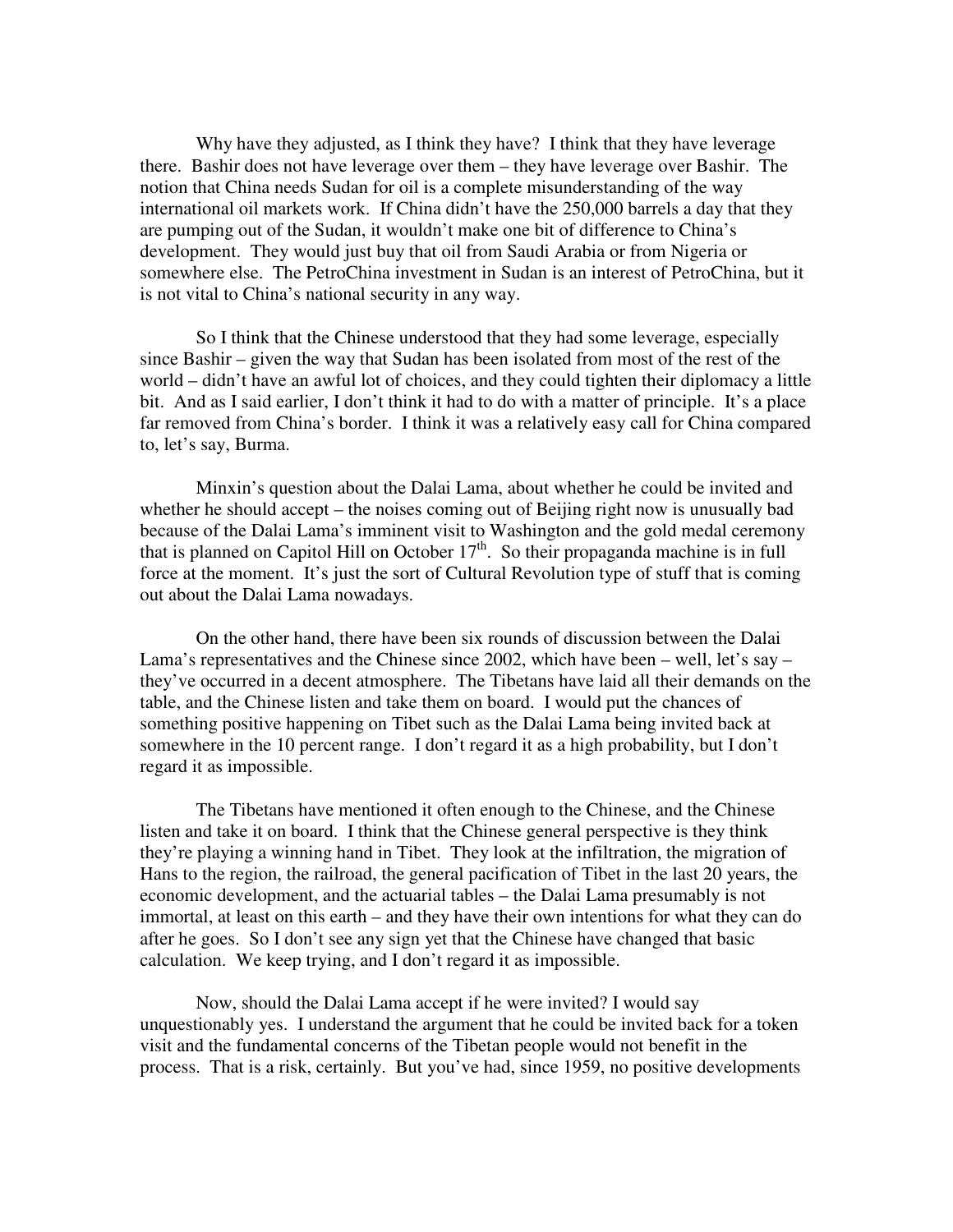in terms of Han treatment, in my view, of Tibet. That's perhaps an overstatement, but not by much.

If the Dalai Lama were to be invited back, even for a visit to a holy mountain or something like that, that would be a step that I think that the Dalai Lama should build on. The Dalai Lama remains the center of Tibetan Buddhism, and he doesn't want to go back as the leader of a Tibetan government. If the Dalai Lama were to go back, this would be tremendously gratifying for all Tibetans, in terms of their religious conviction, because of the Dalai Lama's central role in their belief structure. So I think that is something that he could not overlook.

The other point on the Chinese side about why the Chinese are unlikely to do it, aside from the fact that they think they're playing a winning hand, is their insecurity about the Dalai Lama and what would happen. Although they think they're playing a winning hand, they're still not sure. If the Dalai Lama were to come home, even for a visit, what would happen in Tibet? And trust me, they watched the television screens – what was going on in Burma the last few weeks – and they saw people in red robes, and they can picture them in orange robes just as easily. I think that the Chinese leadership still does not trust the Dalai Lama, and they don't know what direction he would go if he comes home. Now, we've spent a lot of time trying to convince them that that is an illusion based on a false reading of history and his current views, but I don't doubt that there is a real concern that if there were uprisings, could they be sure which way the Dalai Lama would go with it?

MR. KURLANTZICK: Thank you. Do we have other questions? Yes.

Q: Thank you. Thanks to the panel for three really wonderful sets of insights. I wanted to ask a question of all three of you. Based on flowing from Sam's reference to the misunderstanding of China, profound misreading, which I think has been more than 200 years. It's a long one. It's a longstanding misunderstanding. And Jeff's comment with respect to China's position as being one of an interest position, of which means, of course, you can recalibrate your position, depending on your shifting of what you see the perceiving shifting interests are.

So my question is that what I think is not overall in the debates about the Olympics in China has not been really explicitly or critically focused on enough is the ways in which every actor is interested. That is, the corporate sponsors, and the U.S. government and the EU government, all of them have a position of interest. And to borrow from Al Gore, this is not an inconvenient truth. It seems to me more that in China, or with respect to China, there is this willingness to accept a convenient half-truth. And that the convenient half-truths flow from the need to keep one's own position of interest. So I was interested in you commenting on that, and also specifically to offer any insights about rhetorical or tactical kinds of thoughts, directions that we can go.

And Jill, a quick comment on showing the Tiananmen Square image, Hill & Knowlton was hired after '89 to help repair the damaged image. And Hill & Knowlton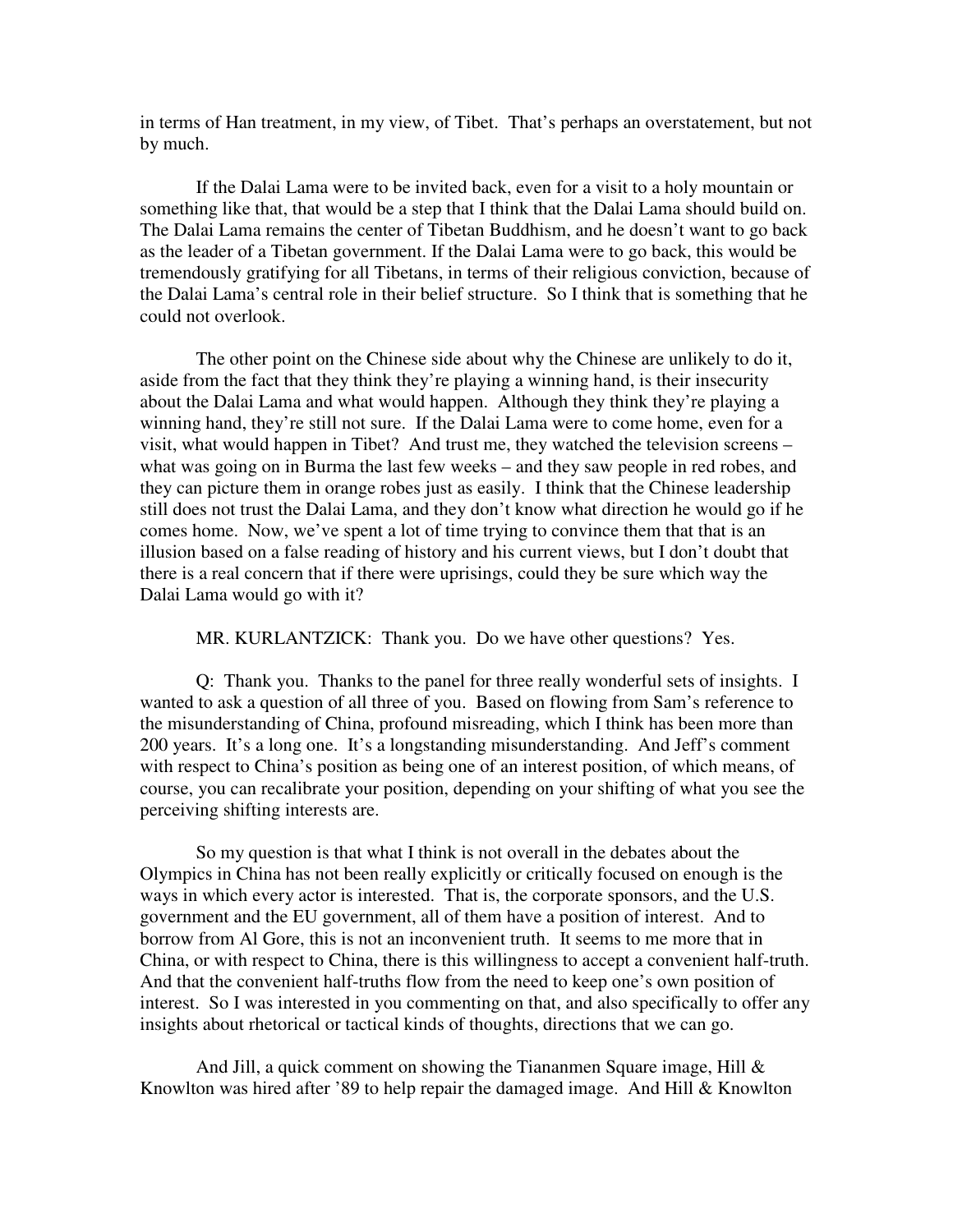was also hired first to be the international PR consultant for the Olympics. So the linkages are quite clear.

#### MR. KURLANTZICK: Let's take one more question. Yes?

Q: Lawrence Lu with the congressional executive commission on China. I had a question for Sean Woo. What kind of feedback are you getting from your constituents and the constituents of other members of Congress about their concerns relating to China? Is this going to be on their radar screen in the run-up to the Olympics? And are they going to be concerned primarily with things like – things that affect their daily lives, have more of a direct impact, such as food and product safety? Or are they focusing as well on issues of human rights and issues like Darfur. Just a question about sort of what your sense is as far as sentiments among just average Americans.

#### MR. KURLANTZICK: Thank you.

MS. SAVITT: To Sharon's question, we approach this campaign with the idea of privately engaging with everybody. Even though we're a public campaign and a pressure campaign, we did approach everyone first. And our thought was to give every of these actors – each of them – the chance to do the right thing. And we've been roundly disappointed. And we gave them not only the chance, but the time. And we set our bars pretty modestly.

For the corporate sponsors, for instance, we asked them to either have a public or private communication with the IOC, a public or private communication with the Chinese host, to sign a pledge, which was very complimentary of China and respectful of China, but also said there are key issues and you could play a leadership role. None of our rhetoric is slamming in the least. We constantly focus on the Olympic spirit and the Olympic values and tapping into those and China playing a leadership role.

So across the board, though, no one has decided that they are in a position, even in the face of genocide, to raise their voice. And it's been so curious about really the fear that we have seen among many different players to speak out, either because bilaterally there are other interests having to do with China and for the corporate sponsors economically. So that's been very frustrating. I don't know. I have not used the term Genocide Olympics. Our campaign doesn't use it. It seems to work though, so we might need to ratchet up to that.

#### MR. KURLANTZICK: Thank you.

MR. WOO: I If may just make a comment about something that Jeff had said earlier, and I think he's absolutely correct that oil is not the be all and end all for China. If they don't get it from Sudan, they can get it from others. But one observation I would make is – and this may be anecdotal – when I traveled to Khartoum with Senator Brownback back in 2004 on the Lufthansa airline, three-quarters of the plane were Chinese businessmen. Not all of them were in the oil business; these were construction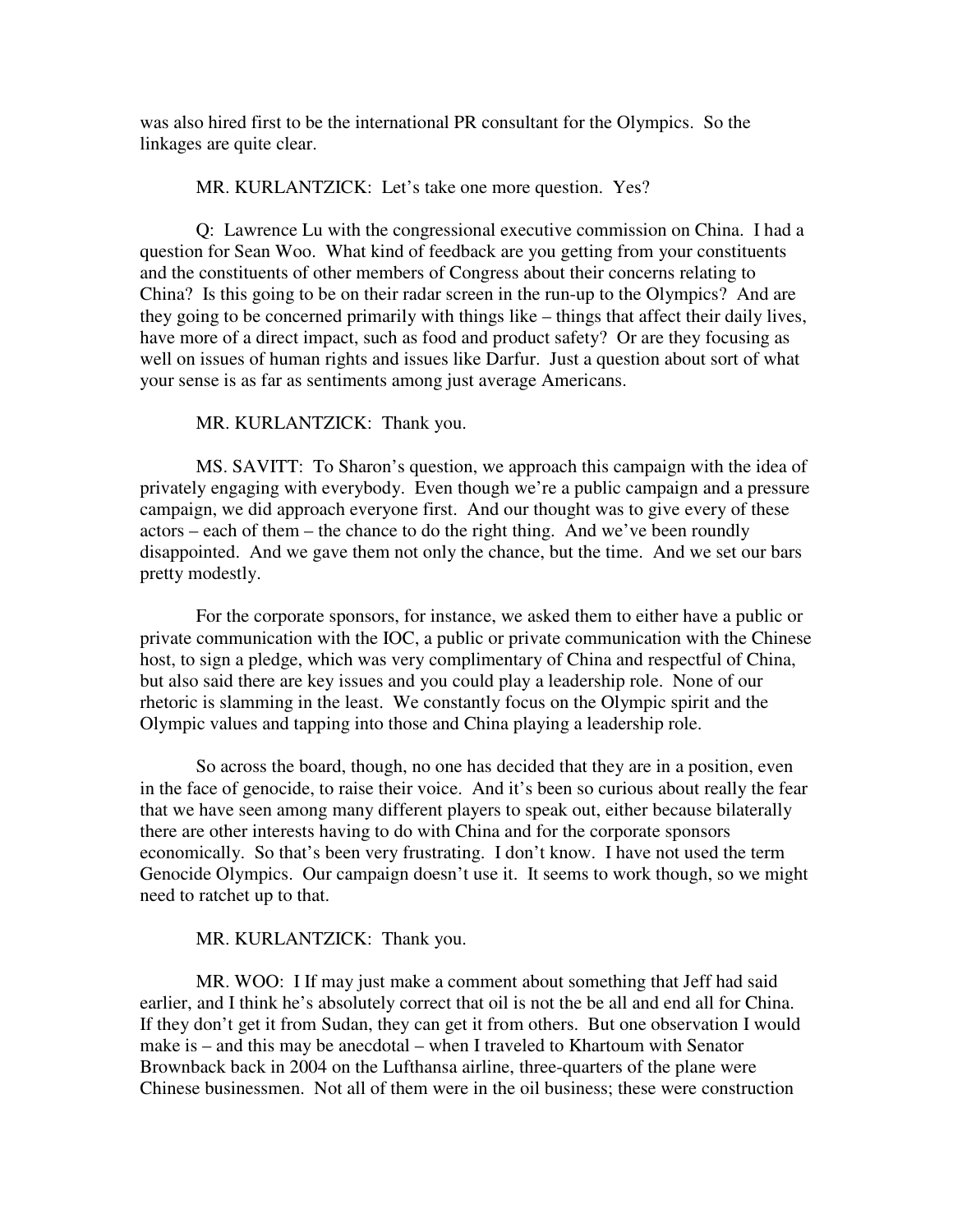people, architects, traders. And so, there is an entire business infrastructure that is built around the oil business, which was the entre into the country.

And I think you see this not only Sudan ,where the Chinese do business, the same thing is the case in Burma and North Korea, where there is actually wholesale takeover of the country; not just selling goods there, simply buying up land, because there is also a historical issue with respect to North Korea.

To Sharon's question, you know, the issue that people like me and others on the Hill are sort of dealing with is we don't really have much options, at least with respect to the Olympics. There is the House resolution calling for a boycott. Doesn't seem to be much appetite for it. Coburn is not getting much traction on that particular bill.

But the bigger question for us is, even if we pass the resolution, so what? I mean, is that the right thing to do in terms of the movement that we want in some really serious areas, and human rights and the trade imbalance that we have, which is sort of – to use Ross Perot's phrase of years ago – sucking away the investment from Central America and South America, where we really need to have investment, because we've got longterm issues of immigration. And I think the problem of immigration is that life here is better than life down there. And that's why we have those issues.

So that's where the investments, for example, should be going. But because of a rush to invest in China back in 2000, and just an unsustainable level of growth in China, it is creating, I think, for the long term, some serious issues that we really haven't grappled with. Corporations look at quarterly results; they don't look at five, 10-year results down the line. And just looking at – I forget the gentleman's name – Randy's presentation on air pollution, just that alone shows you the degree to which the things that are going on in China will have a worldwide global impact. The sandstorms in the Gobe Desert, you can see it in Seattle in the springtime. So I don't know if that answers your question, Sharon.

MR. BADER: Yeah, just a quick comment. Sharon, I understood your question in part to be about corporate interests and whether corporate interests could be shaped or engaged in some fashion in objectives relating to the Olympics. I think that for the focus on human rights, the short answer is no. In my many years of working with American companies on China human rights issues, I have never found one that wanted to get its profile above the trench line on such issues. There's been a long history dating back to the 1990s and Ron Brown and corporate codes of conduct and all that. Anyone that does get their profile above the trench line will find that they are shot. I think that the Chinese will have options and someone else will get the contract. That said, no one wants to be a Yahoo! and no one wants to have a Yahoo! type experience. You can get corporations to play defense but not offense.

Just on your phrase, an inconvenient truth, we and naturally the NGOs are focusing on China's shortcomings. But I think it's important to remember that China is, in my view, one of the great success stories of the last 30 years. What China has done,